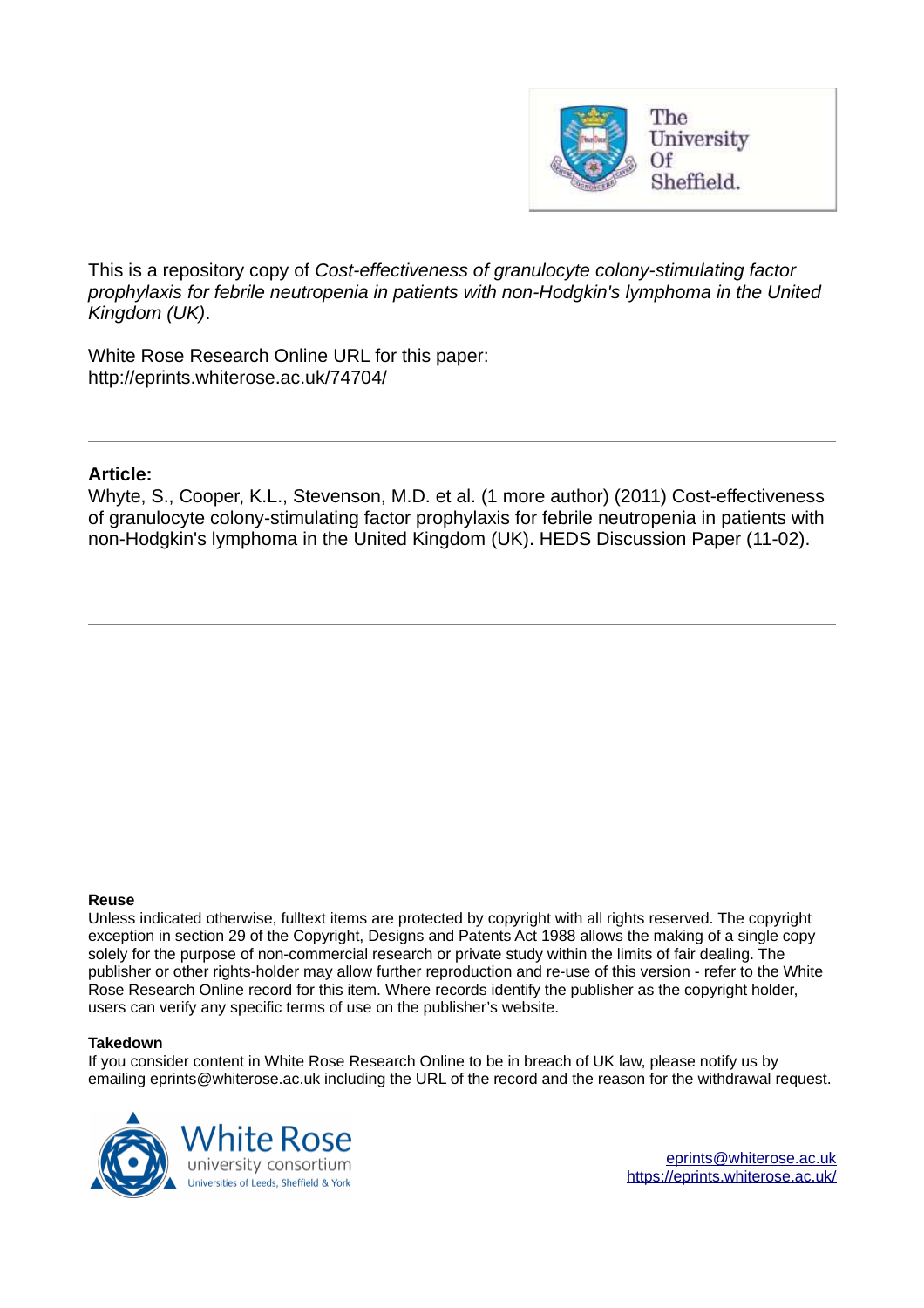HEDS Discussion Paper: Cost-effectiveness of G-CSFs for febrile neutropenia prophylaxis in non-Hodgkin's lymphoma: Whyte et al



# **HEDS Discussion Paper 11-02**

### **Disclaimer:**

This is a Discussion Paper produced and published by the Health Economics and Decision Science (HEDS) Section at the School of Health and Related Research (ScHARR), University of Sheffield. HEDS Discussion Papers are intended to provide information and encourage discussion on a topic in advance of formal publication. They represent only the views of the authors, and do not necessarily reflect the views or approval of the sponsors.

White Rose Repository URL for this paper: <http://eprints.whiterose.ac.uk/42909/>

Once a version of Discussion Paper content is published in a peer-reviewed journal, this typically supersedes the Discussion Paper and readers are invited to cite the published version in preference to the original version.

### **Published paper**

Whyte S, Cooper KL, Stevenson MD, Madan J, Akehurst R. Cost-effectiveness of granulocyte colony-stimulating factor prophylaxis for febrile neutropenia in breast cancer in the United Kingdom. /Value in Health /2011;14(4):465-474.

> *White Rose Research Online [eprints@whiterose.ac.uk](mailto:eprints@whiterose.ac.uk)*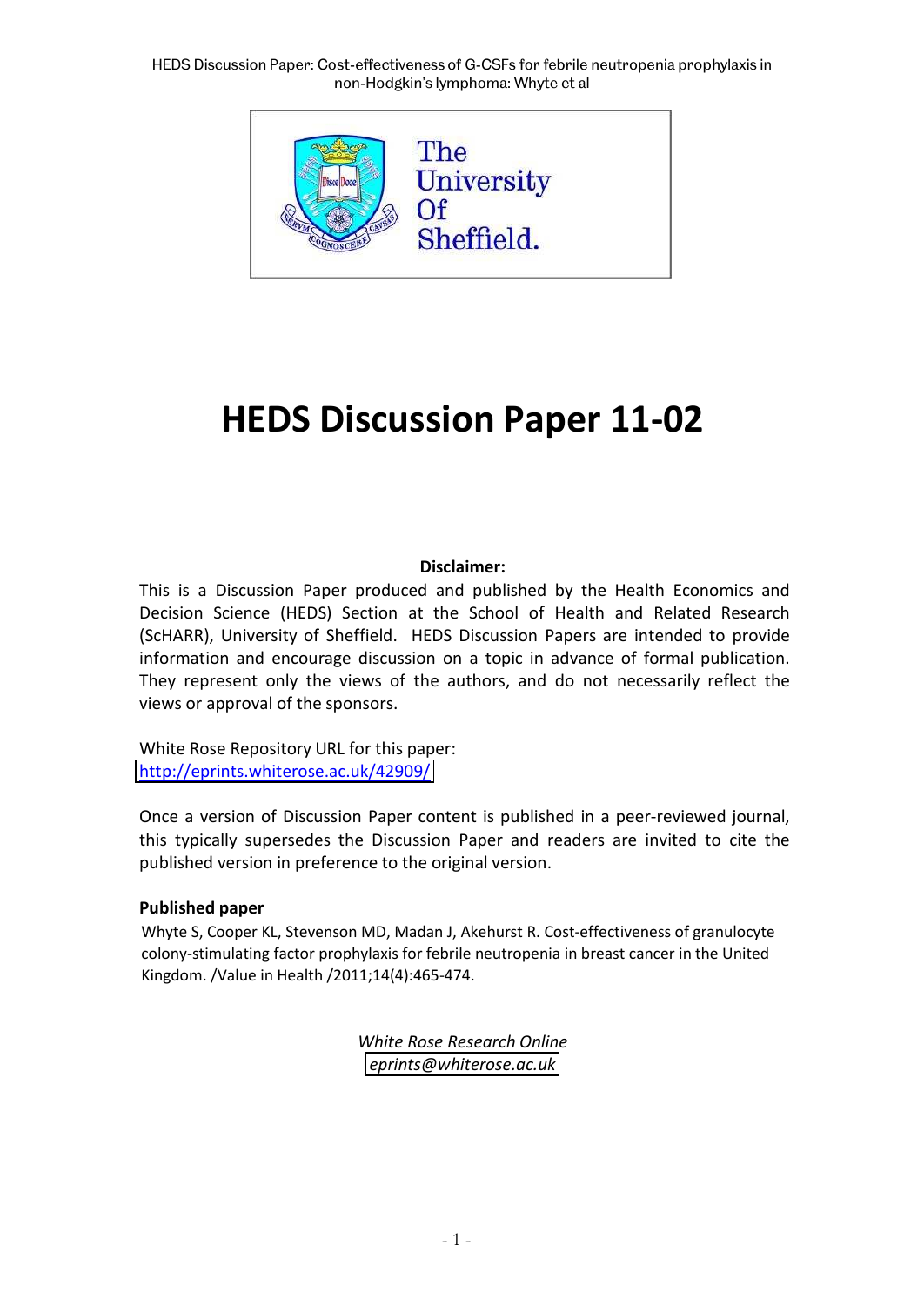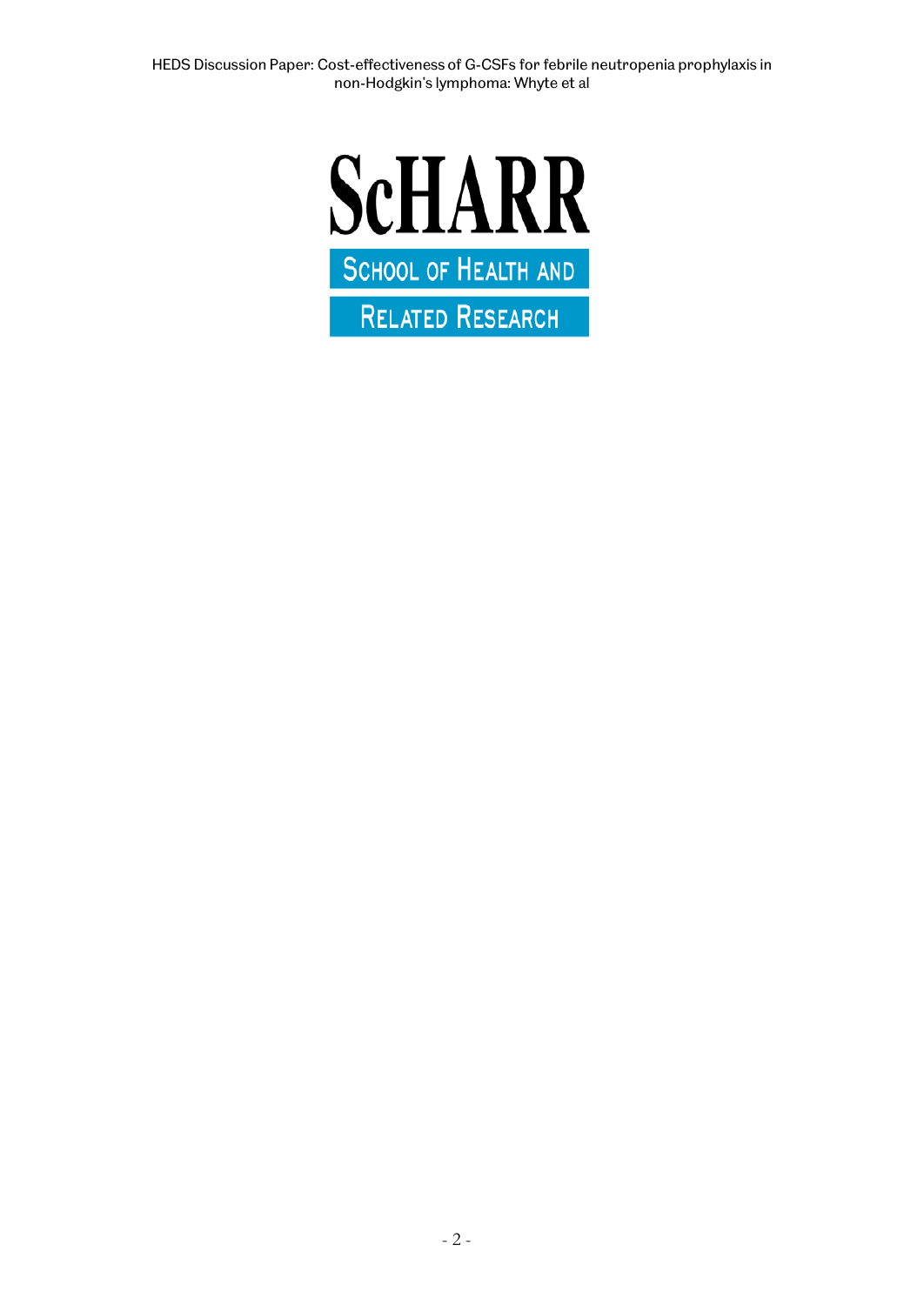## **Cost-effectiveness of granulocyte colonystimulating factor prophylaxis for febrile neutropenia in patients with non-Hodgkin's lymphoma in the United Kingdom (UK)**

## Whyte S<sup>1</sup>, Cooper KL<sup>1</sup>, Stevenson MD<sup>1</sup>, Akehurst R<sup>1</sup>

1. School of Health and Related Research, University of Sheffield, Sheffield S1 4DA, UK

\* Correspondence to: Sophie Whyte, Health Economics and Decision Science, University of Sheffield, Regent Court, 30 Regent Street, Sheffield S1 4DA, UK Telephone: +44 (0)114 222 0859 Fax: +44 (0)114 272 4095 E-mail: [sophie.whyte@sheffield.ac.uk](mailto:sophie.whyte@sheffield.ac.uk)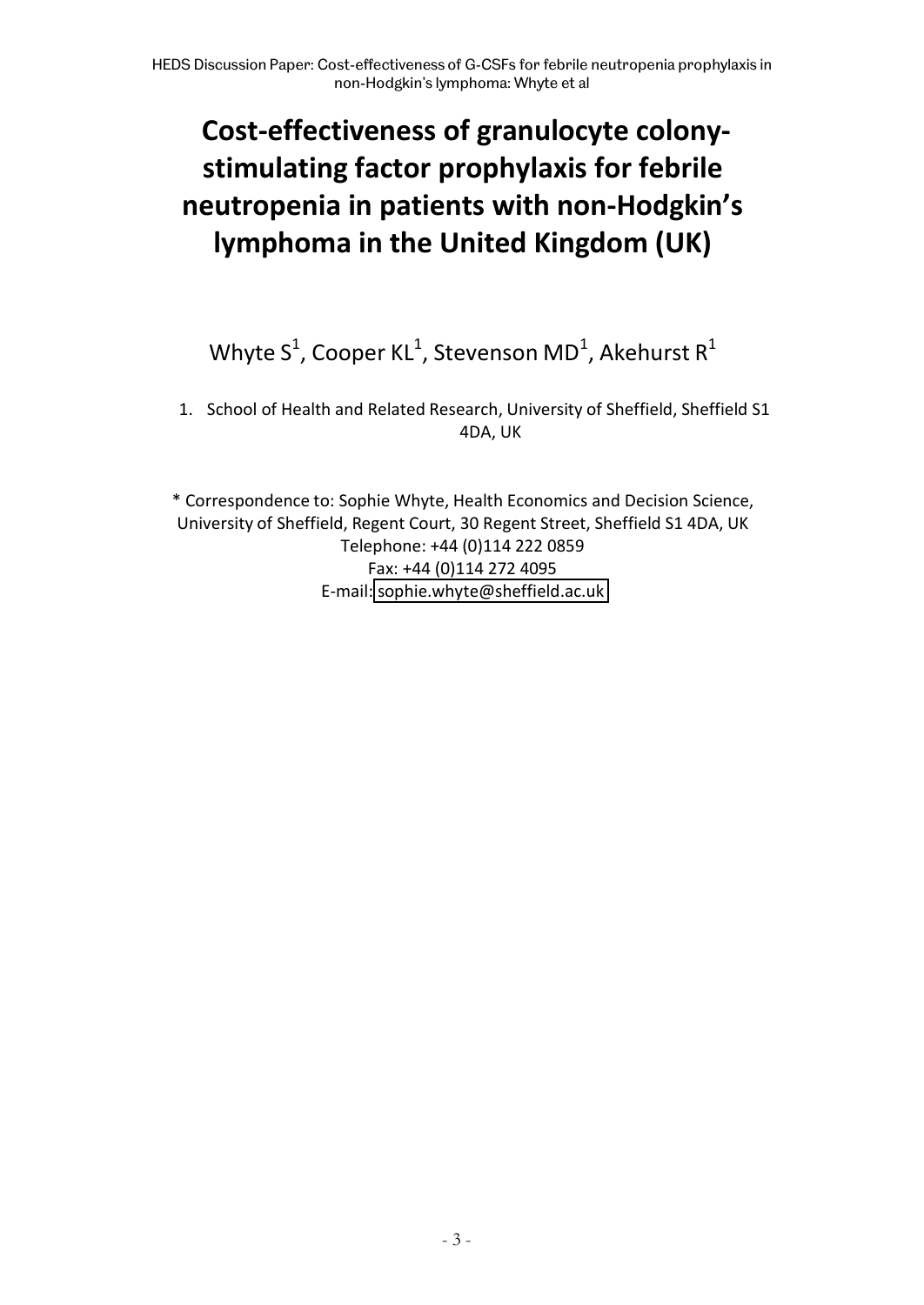## **Abstract**

*Introduction:* We report a cost-effectiveness evaluation of granulocyte colonystimulating factors (G-CSFs) for prevention of febrile neutropenia (FN) following chemotherapy for non-Hodgkin's lymphoma (NHL) in the United Kingdom (UK).

*Methods:* A mathematical model was constructed simulating the experience of patients with NHL undergoing chemotherapy. Three strategies were modelled: primary prophylaxis (G-CSFs administered in all cycles); secondary prophylaxis (G-CSFs administered in all cycles following an FN event), and no G-CSF prophylaxis. Three G-CSFs were considered: filgrastim; lenograstim and pegfilgrastim. Costs were taken from UK databases and utility values from published sources with the base case analysis using list prices for G-CSFs and a willingness to pay (WTP) threshold of £20,000 per QALY gained. A systematic review provided data on G-CSF efficacy. Probabilistic sensitivity analyses examined the effects of uncertainty in model parameters.

*Results:* In the base-case analysis the most cost-effective strategy was primary prophylaxis with pegfilgrastim for a patient with baseline FN risk greater than 22%, secondary prophylaxis with pegfilgrastim for baseline FN risk 8-22%, and no G-CSFs for baseline FN risk less than 8%. Using a WTP threshold of £30,000, primary prophylaxis with pegfilgrastim was cost-effective for baseline FN risks greater than 16%. In all analyses, pegfilgrastim dominated filgrastim and lenograstim. Sensitivity analyses demonstrated that higher WTP threshold, younger age, or reduced G-CSF prices result in G-CSF prophylaxis being cost-effective at lower baseline FN risk levels.

*Conclusions:* Pegfilgrastim was the most cost-effective G-CSF. The most cost-effective strategy (primary or secondary prophylaxis) was dependent on underlying FN risk level, patient age, and G-CSF price.

*Key words:* Cost-effectiveness; economic model; febrile neutropenia; granulocyte colony-stimulating factors; prophylaxis; non-Hodgkin's lymphoma.

\* \* \* \* \*

*Acknowledgements:* The research underlying this study was funded by Amgen Ltd., and a research grant from Amgen (EUROPE) GmbH was provided to support the production of the article. Amgen staff reviewed and suggested edits, but the final content, authorship, and right to publication remained with the research team.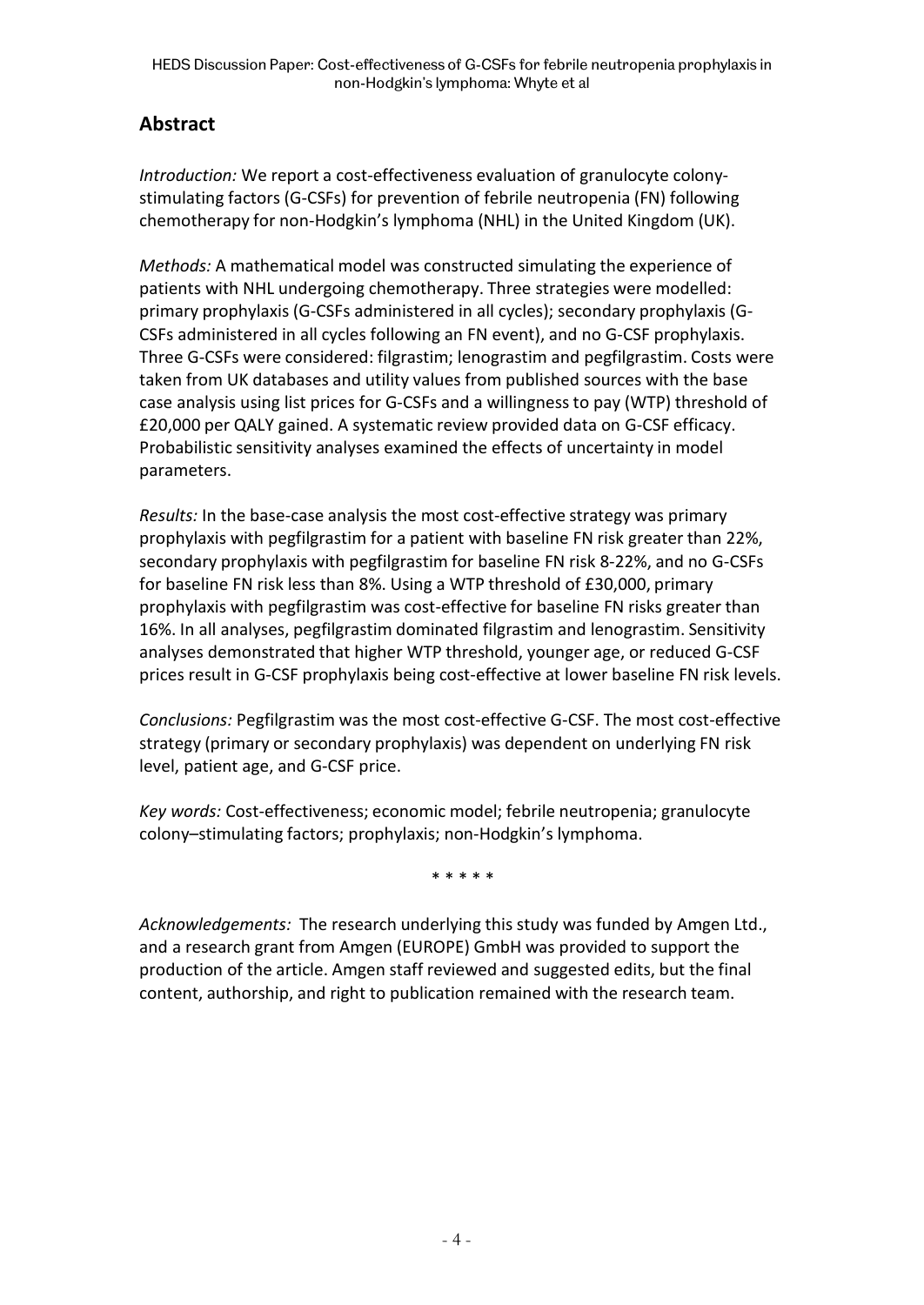## **INTRODUCTION**

Neutropenia is the major dose-limiting toxicity of many chemotherapy regimens. Febrile neutropenia (FN) and its consequences are associated with substantial morbidity, mortality, and costs.(1) Chemotherapy-induced neutropenia and FN are also associated with dose reductions and delays to chemotherapy that may compromise patient survival.(2) In the UK the National Confidential Enquiry into Patient Outcome and Death performed a review of the care of patients who died within 30 days of receiving systemic anti-cancer therapy (SACT). (3) They report that the most commonly reported grade 3-4 toxicities associated with patients dying within 30 days of chemotherapy were neutropenia, neutropenic sepsis and infection.

Recombinant human granulocyte colony-stimulating factors (G-CSFs) stimulate production of mature, functional neutrophils (4) which reduce the duration and severity of neutropenia and the incidence of FN when used as prophylaxis alongside chemotherapy.(5;6) G-CSF prophylaxis may be beneficial during treatment for many different cancers, depending on the risk of FN which is related to both chemotherapy regimen and patient risk factors.(7) This analysis focuses on non-Hodgkin's lymphoma (NHL) as the evidence base for G-CSF prophylaxis is well developed in this setting. Three G-CSFs were in use at the time of this analysis: filgrastim, pegfilgrastim, and lenograstim. Pegfilgrastim is given as a single injection per chemotherapy cycle. Filgrastim and lenograstim prophylaxis both involve administration of a number of daily injections per cycle. It is recommended that filgrastim and lenograstim are given daily until the neutrophil count returns to the normal range (for up to 14 days per cycle for filgrastim, or up to 28 days for lenograstim). (8;9)

G-CSFs can be administered as primary prophylaxis (in all cycles) or as secondary prophylaxis (in all remaining cycles following an episode of FN). In the UK, patients receiving chemotherapy for NHL often receive secondary G-CSF prophylaxis.(10) Clinical guidelines on the use of G-CSFs have been produced by the European Organisation for Research and Treatment of Cancer (EORTC)(7) and also in the US by the American Society of Clinical Oncology (ASCO)(11) and the National Comprehensive Cancer Network (NCCN) (12). All sets of guidelines recommend that prophylactic G-CSFs should be used where the risk of FN associated with the chemotherapy regimen is greater than or equal to 20%, and may be considered where the risk is 10-20%, particularly where additional patient risk factors are present.

The objective of this study is to model the cost-effectiveness of G-CSF prophylaxis of FN in patients with NHL compared with no use of G-CSF prophylaxis during treatment. This follows on from a study of the cost-effectiveness of G-CSF prophylaxis of FN in patients with breast cancer.(13) In the analyses seven prophylaxis strategies are evaluated: primary prophylaxis and secondary prophylaxis for each of three G-CSFs (pegfilgrastim, filgrastim and lenograstim) and no G-CSF prophylaxis.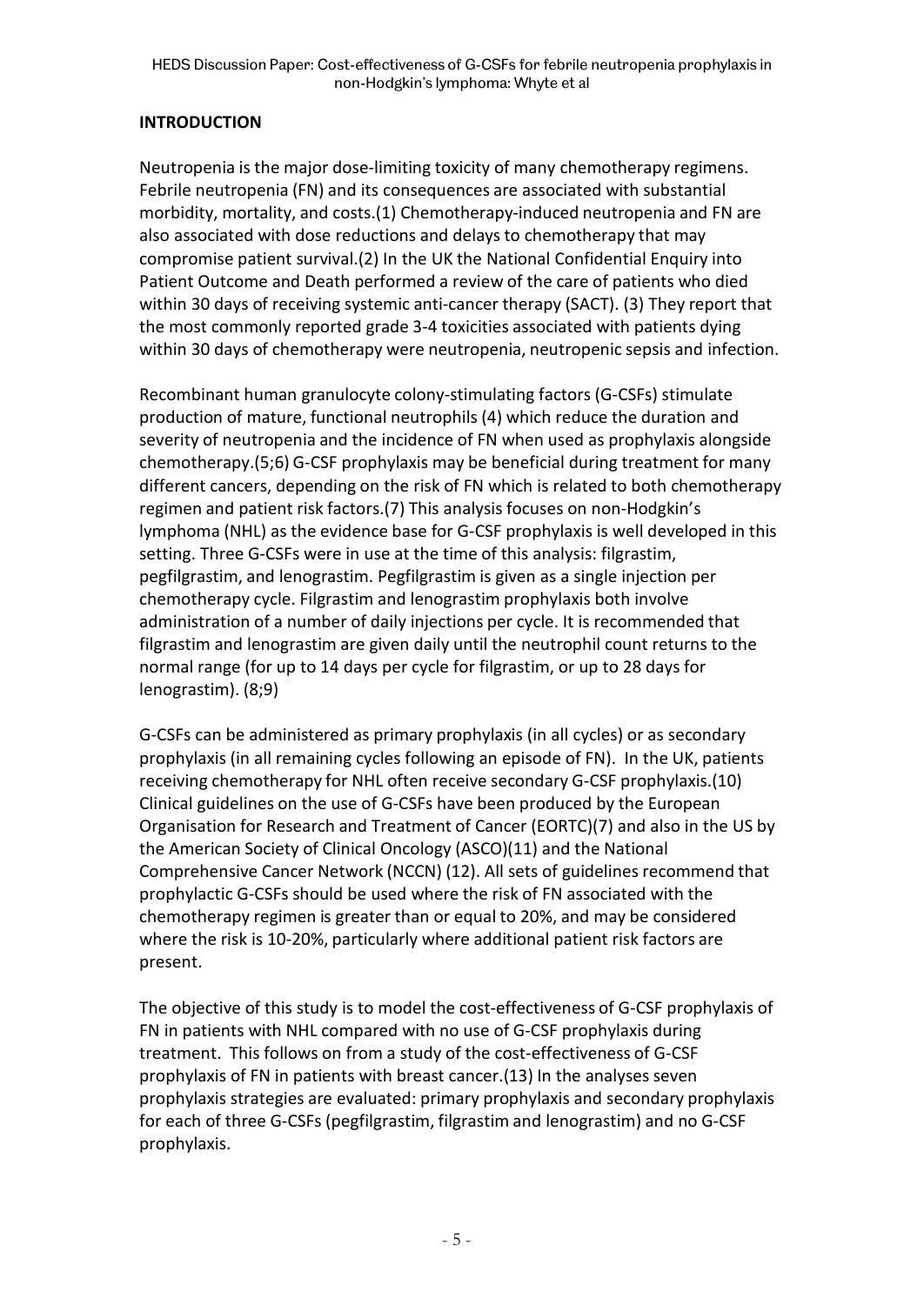This study focuses on high-grade (aggressive) NHL for which most patients undergo chemotherapy treatment(14). The majority of randomised controlled trials (RCTs) of G-CSF prophylaxis for NHL relate to patients receiving intravenous chemotherapy for high-grade disease.(15) Data reported by the Office of National Statistics data for England in 2004 reported that out of 5172 cases of NHL which could be identified as either high-grade or low-grade approximately 72% were high-grade.(16) Using UK incidence data the mean age of NHL patients (both low grade and high grade) was calculated to be 65 years for men and 68 years for women.(17)

## **METHODS**

## *Model structure*

A mathematical model was constructed using TreeAge Software (TreeAge Software Inc, USA) to estimate the costs and quality adjusted life years (QALYs) accrued by different strategies of G-CSF use. A lifetime horizon was used as an FN episode may impact on patient survival.

The modelling approach conforms to the National Institute for Health and Clinical Excellence (NICE) methods guidance.(18) The model takes the perspective of the UK National Health Service (NHS) and was populated with UK data where possible. A meta-analysis was performed to obtain pooled estimates of effectiveness, EQ-5D utility values were used, and future costs and benefits were discounted at a rate of 3.5% per annum. Willingness-to-pay (WTP) thresholds of £20,000 and £30,000 were used to calculate net monetary benefit (NMB).(18) The base case analysis is for females with the effect of gender examined in a scenario analysis. Several FN risk factors and NHL survival risk factors are included in the modelling and the relationships modelled are shown in Figure 1, and discussed below.

The model structure is shown in Figure 2. For NHL, 6-8 cycles of chemotherapy are usually given.(14) A typical course of CHOP or R-CHOP (CHOP plus rituximab) chemotherapy for NHL in the UK is 6 cycles of 3 weeks each, or 18 weeks in total.(14) Recent studies have shown improvements in both complete remission and survival following reduction of the cycle length of standard 21 day CHOP (CHOP-21) to 14 days (CHOP-14). (19) It is common that primary G-CSFs are administered in combination with CHOP-14. A regimen consisting of 6 chemotherapy cycles of CHOP-21 is modelled here to reflect current UK practice, and in each chemotherapy cycle a patient may or may not experience an FN event.

An FN event may cause chemotherapy dose delays/reductions (i.e. sub-optimal relative dose intensity, RDI) which may affect patient survival. (20) Postchemotherapy, the model uses a state transition model with a cycle length of 1 year. Life expectancy is estimated using NHL survival data (which is dependent on stage at diagnosis). Patients may die of FN during chemotherapy and from NHL or other causes after chemotherapy. During chemotherapy only deaths due to FN are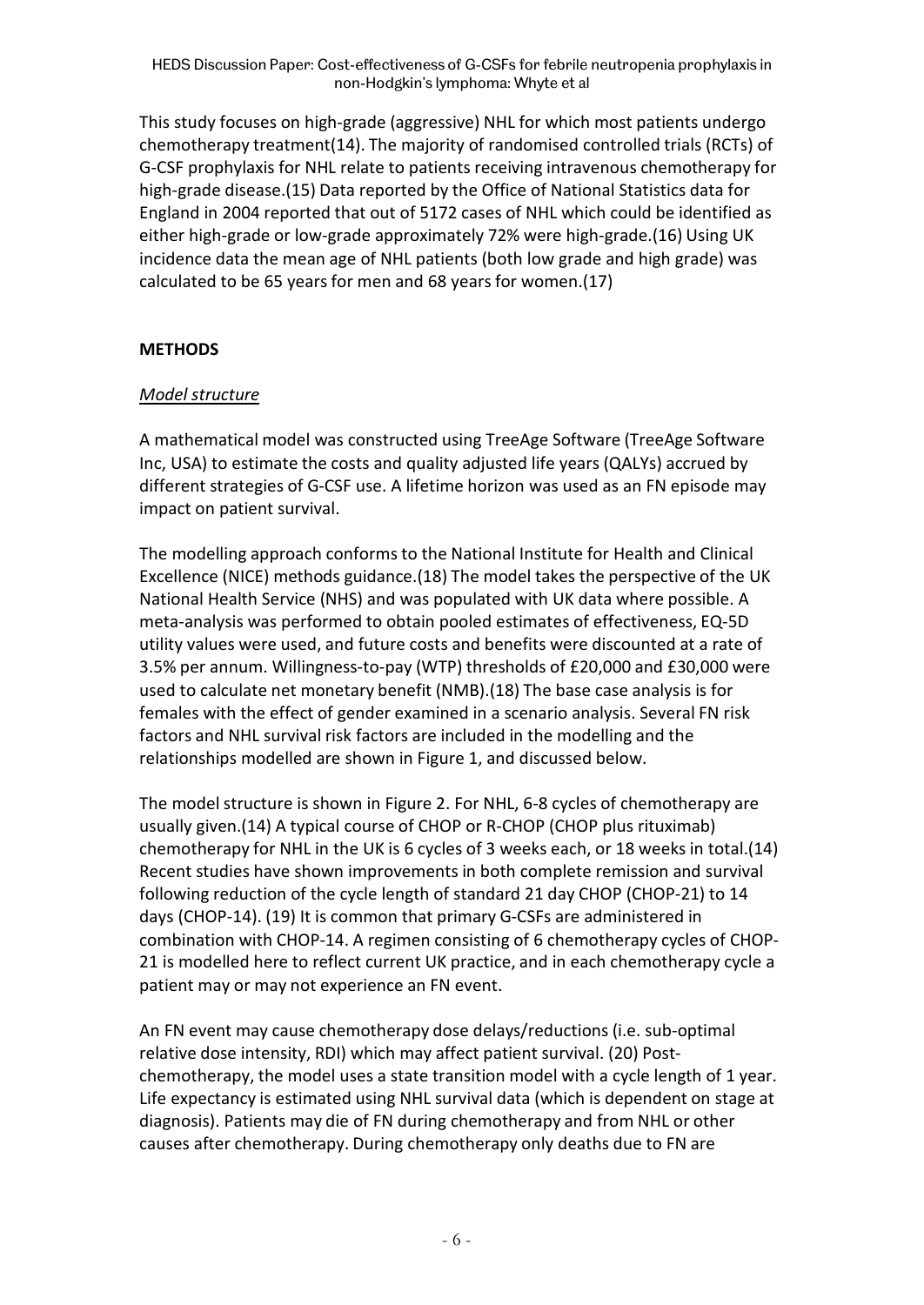considered but post chemotherapy deaths from NHL and other causes are considered.

One and two way sensitivity analyses were undertaken. Probabilistic sensitivity analyses (PSA) were run using 10,000 sets of parameters sampled independently from the parameter distributions. Distributions used were taken or calculated from published sources where available. Further details on choice of distributions are given in the data population section. The appropriateness of 10,000 configurations was tested using jack-knife techniques.(21)

## *Data Population*

## **Calculating FN risk for patients receiving no prophylaxis**

Baseline FN risk, defined as the likelihood of having at least one FN episode over all cycles of chemotherapy in the absence of any G-CSF prophylaxis during treatment, can vary widely amongst patients depending on chemotherapy regimen, patient age, performance status, and other risk factors.(7) The EORTC guidelines show that baseline risk can vary from 11% to 78% for NHL chemotherapy regimens.(7) It has also been established that the risk of an initial FN episode is greatest in chemotherapy cycle 1, with over 50% of initial FN events occurring in the first cycle.(22) (23) The relative risk of an initial FN event in cycles 2 onwards compared with cycle 1 was calculated as 0.2 (95% CI:  $0.14 - 0.25$ ) using data from an observational study of 577 NHL patients receiving CHOP chemotherapy. (22) In addition, occurrence of an FN event indicates that a patient is at a higher risk of further FN events in subsequent cycles. The increased relative risk of further FN episodes in a patient with prior episodes was calculated as 9.09 (95% CI 6.19-13.35), using data from a breast cancer study which was the only source found which distinguished between initial and subsequent FN events by cycle.(24) Lognormal distributions fitted to these confidence intervals were used for these FN related relative risks.

For high grade NHL, CHOP and R-CHOP are the most common first-line regimens.(15) For patients with NHL receiving CHOP chemotherapy the reported FN incidence ranges from 17-50%. (25) (26) Lyman et al report a FN hospitalisation rate of 17% for patients receiving CHOP/R-CHOP/CNOP; patients in this study had a median age of 63 years and 8% received G-CSF prophylaxis.(25) Three RCTs in elderly patients receiving CHOP reported that patients in the control arm (not receiving primary G-CSF prophylaxis) had an FN incidence of 37%, 45% and 50% (median age 71-72 in all studies).(10;26;27) The base case analysis in the present study is based on a FN risk level of 17% and a patient age of 63 years. A secondary analysis considers a FN risk level of 45% for a patient age of 72 years.

To inform decision-making for a broad population of patients, we modelled the costeffectiveness of G-CSF for a range of baseline FN risk values. Our model required the FN risk per cycle, which we calculated from the baseline risk using the information given above, and assuming 6 cycles of chemotherapy. For example, assuming a FN risk of 20%, this was estimated to be a risk of 10% in cycle 1 and a risk of 2% in each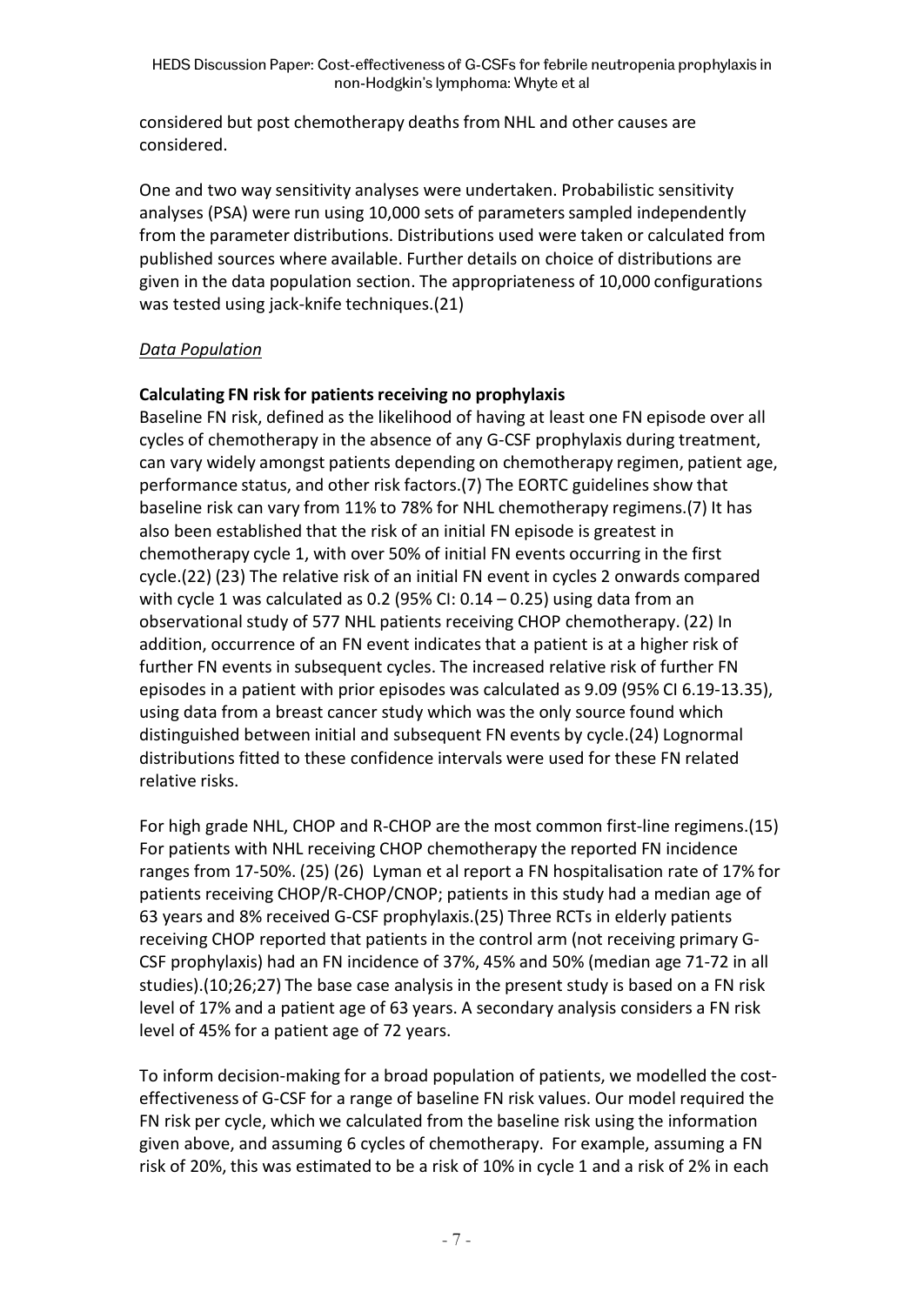of cycles 2-6. If a patient had an FN episode in cycle 1, this increased the FN risk in each subsequent cycle to 18%. Further details on these calculations are given in a similar cost-effectiveness analysis for breast cancer. (13)

## **G-CSF efficacy and duration of treatment**

A full systematic review of literature relating to G-CSF efficacy was undertaken. The comparative efficacy of the three G-CSFs in reducing FN risk is evaluated using metaanalyses of trials of each G-CSF compared with no primary G-CSF prophylaxis (summarised in Table 1). This included all reported RCTs comparing primary G-CSF prophylaxis versus no primary G-CSF prophylaxis in adult solid tumour and malignant lymphoma patients. This work updated an existing meta-analysis by Kuderer et al (28) and a summary table is provided in the breast cancer cost-effectiveness analysis.(13) The results of the meta-analysis were used in the base-case analysis.

The majority of clinical trials of filgrastim and lenograstim alongside chemotherapy cycles of 3-week duration used approximately 11 injections per cycle, by which point the neutrophil count had generally recovered.(5;29;30) Therefore we have assumed that 11 days' treatment with either lenograstim or filgrastim is consistent with the efficacy evidence reported within the RCTs. To account for the possibility of a shorter duration we have also modelled the use of filgrastim/lenograstim for 6 days and optimistically assumed the same efficacy as for 11 days. A retrospective analysis by Weycker et al showed that the risk of hospitalisation for neutropenia or infection declined with each additional day of filgrastim use, with an odds ratio of 0.81 (95% CI: 0.70, 0.93). Hence our assumption is likely to overestimate efficacy in the 6 day arm.

## **Mortality rates**

The probability of dying through causes other than NHL is assumed to be dependent on age, and is taken from Office for National Statistics data.(31) The model used NHL survival data which was dependent on age, sex, number of years since diagnosis and whether the patient had an RDI level of 85% or greater. Relative survival data from 2000-2004 for Scotland was used because it includes survival rates at 1, 3, 5 and 10 years, by age and sex and by year since diagnosis, and equivalent data could not be identified for England or Wales.(32) It is assumed that the mortality rate is constant in years 2 and 3, years 4 and 5, and in years 6 onwards. Mortality rates are available at age range midpoints and interpolation is used for ages between these points. A limitation of these data is that they relate to all NHL patients, not just those who undergo chemotherapy. It is not clear in which direction this will bias results as the fact that a patient is receiving chemotherapy may indicate a good performance status but it may also indicate advanced disease with an increased risk of mortality.

A study by Kuderer et al analysed 8,871 lymphoma patients hospitalised for FN in the US between 1995 and 2000.(1) The mortality rate from FN for lymphoma patients was 8.9% (95% CI 8.3% to 9.5%) and this is used in the model.

## **Reduced relative dose intensity (RDI) of chemotherapy due to FN**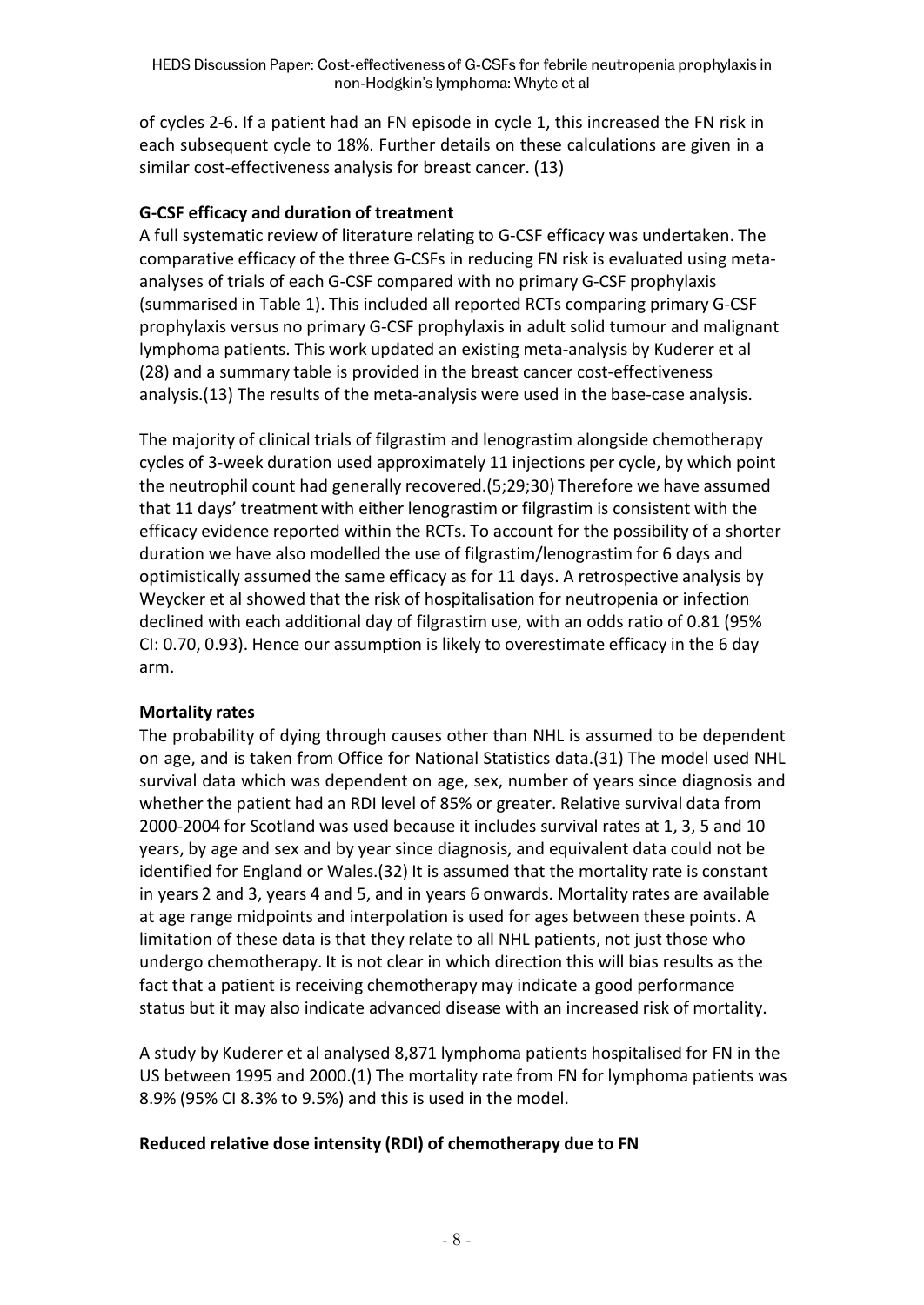A high proportion of NHL patients on chemotherapy experience FN with the consequence of impaired chemotherapy delivery.(33) In NHL, reduced RDI is commonly defined as receipt of <90% of the planned chemotherapy dose intensity (either as a result of a reduced dose or a delay between doses).

A retrospective study of 4,522 patients with aggressive NHL treated with CHOP, R-CHOP or CNOP assessed the incidence of and risk factors for reduced RDI.(34) A multivariate analysis identified several independent predictors for reduced RDI, including age older than 60 years, advanced disease stage, poor performance status, and no prophylactic CSF use but found that age was no longer a significant risk factor in patients who received prophylactic CSF. (34)

In the model it is assumed that FN is a risk factor for reduced RDI. A prospective observational study found the proportion of patients with RDI  $\leq$ 90% was 40.8% in the group without FN and 70.6% in the group with FN; these rates have been used in the model. (33)

## **Impact of RDI on survival**

The relationship between chemotherapy dose intensity and survival is uncertain. However, it is generally considered that a reduction in RDI below the optimum is likely to be detrimental to long-term survival from cancer.(35) In particular, in situations where dose-dense or dose-intense chemotherapy strategies are used reduction in RDI may be detrimental to survival. (7)

A retrospective study of NHL patients by Bosly et al, performed a multivariate Cox regression analysis of factors significantly associated with overall survival in patients receiving CHOP-21 (N=210). (20) This found that average RDI (ARDI)  $\leq 90$  vs. >90% was associated with a hazard ratio (HR) for overall survival of 0.48 (95% CI 0.27, 0.84), p-value=0.011. In this study 60 patients (29%) had ARDI  $\leq$ 90% whilst 150 persons (71%) had ARDI>90%. We note that as this is a retrospective study it may be confounded by the fact that patients who have their dose intensity reduced may be those who are more likely to die due to other factors such as older age and poorer performance status.

The values from this study were used to estimate mortality rates for low and high RDI from the mean age dependent mortality rate as follows:

Mean mortality rate = (probability RDI <90%)\*(mortality if RDI <90%) + (probability of RDI >=90%)\*(mortality if RDI >=90%).

Hence rearranging we get: Mortality if RDI <90% = mean mortality /  $(29%+71%*HR)$ , and Mortality if RDI >=90% = mean mortality\*HR /  $(29%+71%*HR)$ .

As the quality of the data relating FN events to reduced RDI and reduced RDI to survival is of poor quality a sensitivity analysis was performed which assumes that RDI has no effect on survival.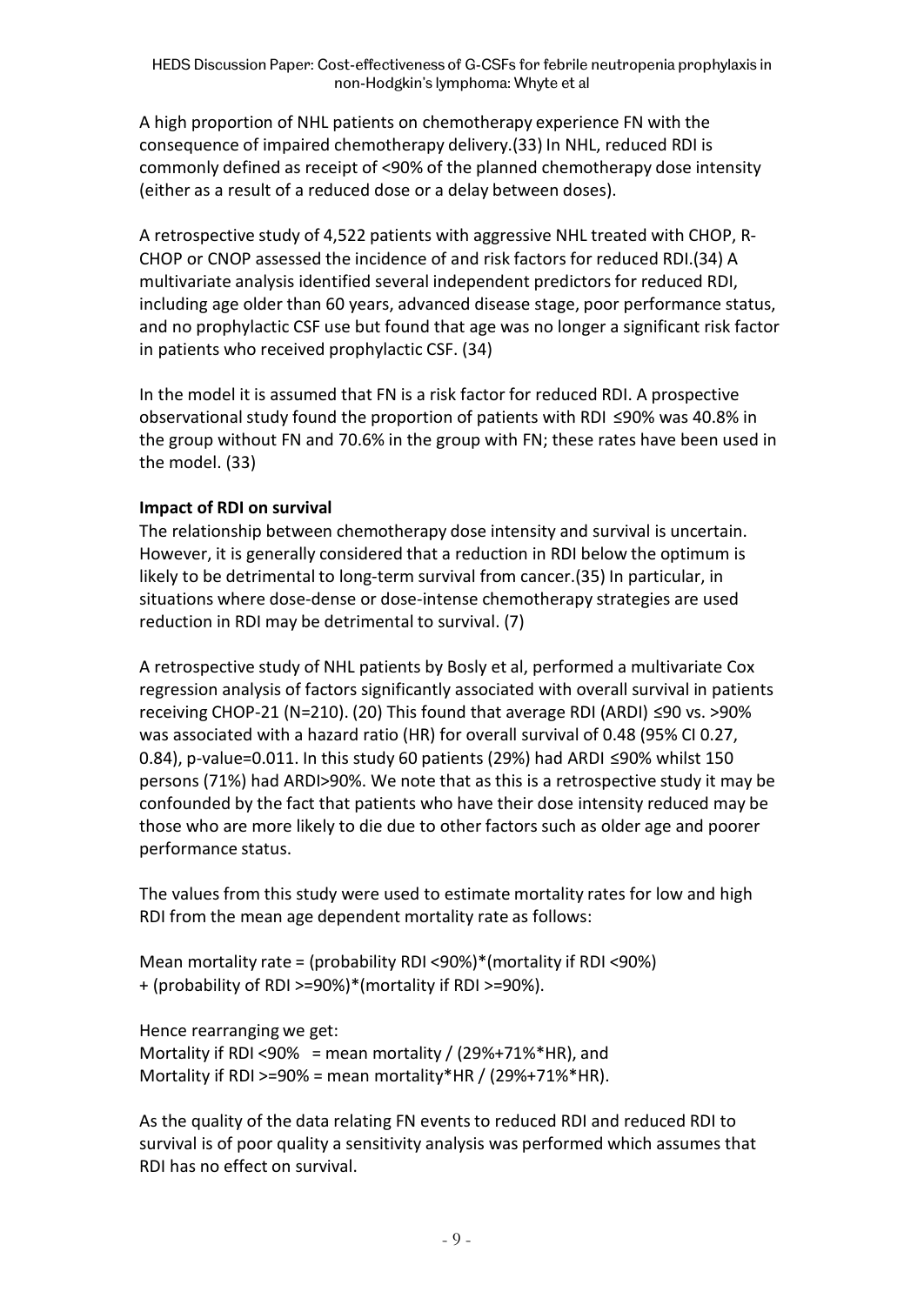## **Utility values**

Utility values which are dependent on both health state and patient age were used. The average population utilities, categorised by age, have been taken from Kind et al.(36) Each adverse health state (FN, receiving chemotherapy for NHL, relapsed and disease free) is assumed to be associated with a decreased utility for the duration of the event. Each chemotherapy cycle is assumed to last for 3 weeks and the mean length of hospitalisation following an FN event is estimated to be 10.7 days (95% CI: 10.4 to 11.0). (1)

The utility value for the health state "FN" was reported as 0.33 (37) and was converted into a utility multiplier of 0.398 (by dividing by 0.83, the age factor for age 55 years,(36) assuming published utility is for patients aged 55 years). The utility value for the health state "receiving chemotherapy for NHL" was reported as 0.63 with a mean patient age of 72 years and was converted into a utility multiplier of 0.84 (by dividing by 0.75, the age factor for age 72 years). (38) (36) Based on 5 year survival data, it was assumed that in years 1-5 post chemotherapy 41% of patients experience a relapse and 59% of patients are disease free. For years 5 onwards post chemotherapy the disease-free state utility value was assumed for all remaining patients. The utility multiplier for the disease-free state, 0.94, was taken from Hind et al 2007 and the utility value for relapse was assumed to be 0.44, the value for the group with age-adjusted international prognostic index of 2-3 from the Doorduijn study (giving a multiplier of 0.58). (39) (38) Beta distributions were used to model uncertainty in utility values.

## **Valuation of Costs**

Only costs incurred during the time on chemotherapy are included in the model. The unit costs used within the model are detailed in Table 2. It is assumed that G-CSF injections are administered by a district nurse at the patient's home. It is assumed that FN treatment is administered on an inpatient basis. Filgrastim and lenograstim were assumed to be administered as weight based doses at 5mcg/kg/day and details are provided in a similar cost-effectiveness analysis for breast cancer. (13) Since the G-CSF market in the UK is driven by competitive tenders it is common for discounts to be provided on list prices. Therefore various discounted prices were considered in a sensitivity analysis.

The costs of chemotherapy are dependent on the number of chemotherapy cycles received. If a patient dies from an FN event during chemotherapy, no further cycles are given and no further costs incurred. Chemotherapy costs vary depending on the regimen. For simplicity the cost of CHOP is used at £1,931 per cycle.(40) Costs of chemotherapy have been assumed to be independent of RDI.

## **RESULTS**

Results are presented for a baseline FN risk of 17% and a patient age of 63 years which corresponds to a study of patients receiving CHOP/R-CHOP/CNOP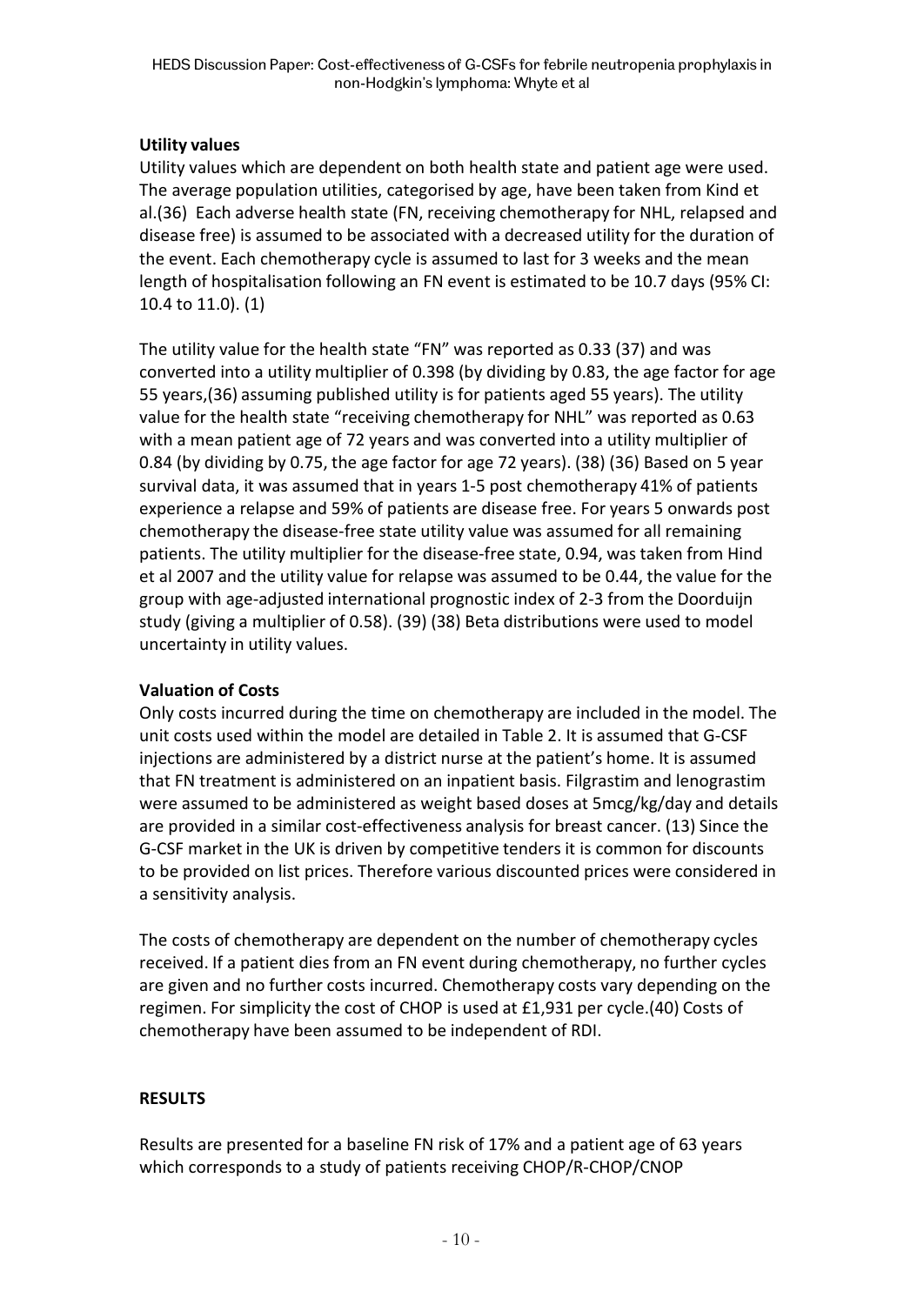chemotherapy.(41) We calculate the incremental costs and QALYs compared with a strategy of no G-CSF prophylaxis. These are presented alongside the net monetary benefits and incremental cost effectiveness ratio (ICER) in Table 3. We observe that all the strategies involving the once-daily G-CSFs (filgrastim and lenograstim) are never optimal. The ICER for secondary prophylaxis with pegfilgrastim was £7,631 and for primary prophylaxis it was £27,176. The cost effectiveness acceptability curve (CEAC) (42) is shown in Figure 3. With a WTP threshold of £30,000 per QALY primary and secondary prophylaxis with pegfilgrastim each have a probability of being the most cost effective of 0.5. Jack-knife techniques on an example dataset of 10,000 PSA runs showed that the confidence interval around a mean cost per QALY was small (less than £1,000 in all cases).

We also performed an analysis which corresponds to elderly patients receiving CHOP. For this subgroup the analysis used an age of 72 and a FN risk level of 45%.(10;26;27) For this subgroup the ICER for primary prophylaxis with pegfilgrastim was £6,903 whilst secondary prophylaxis with pegfilgrastim was cost saving.

Deterministic one-way sensitivity analysis on baseline FN risk level was performed for a selection of scenarios and results are presented in Figure 4. Results are highly sensitive to baseline FN risk. The base case analysis with a WTP threshold of £20,000 per QALY demonstrated that for a patient with an FN risk level of 8-22% secondary prophylaxis with pegfilgrastim is most cost effective and for patients with higher FN risk levels primary prophylaxis with pegfilgrastim becomes the most cost effective. Using a WTP threshold of £30,000, primary prophylaxis with pegfilgrastim was costeffective for baseline FN risks greater than 16% and secondary at FN risk of 6-15%.

The scenario analyses performed demonstrate that age at diagnosis, WTP threshold, effect of RDI on survival, sex, and G-CSF price all significantly affect the level of baseline FN risk at which G-CSF prophylaxis becomes cost effective. The scale of the effect these variables can have on the ICER is shown in Figure 4.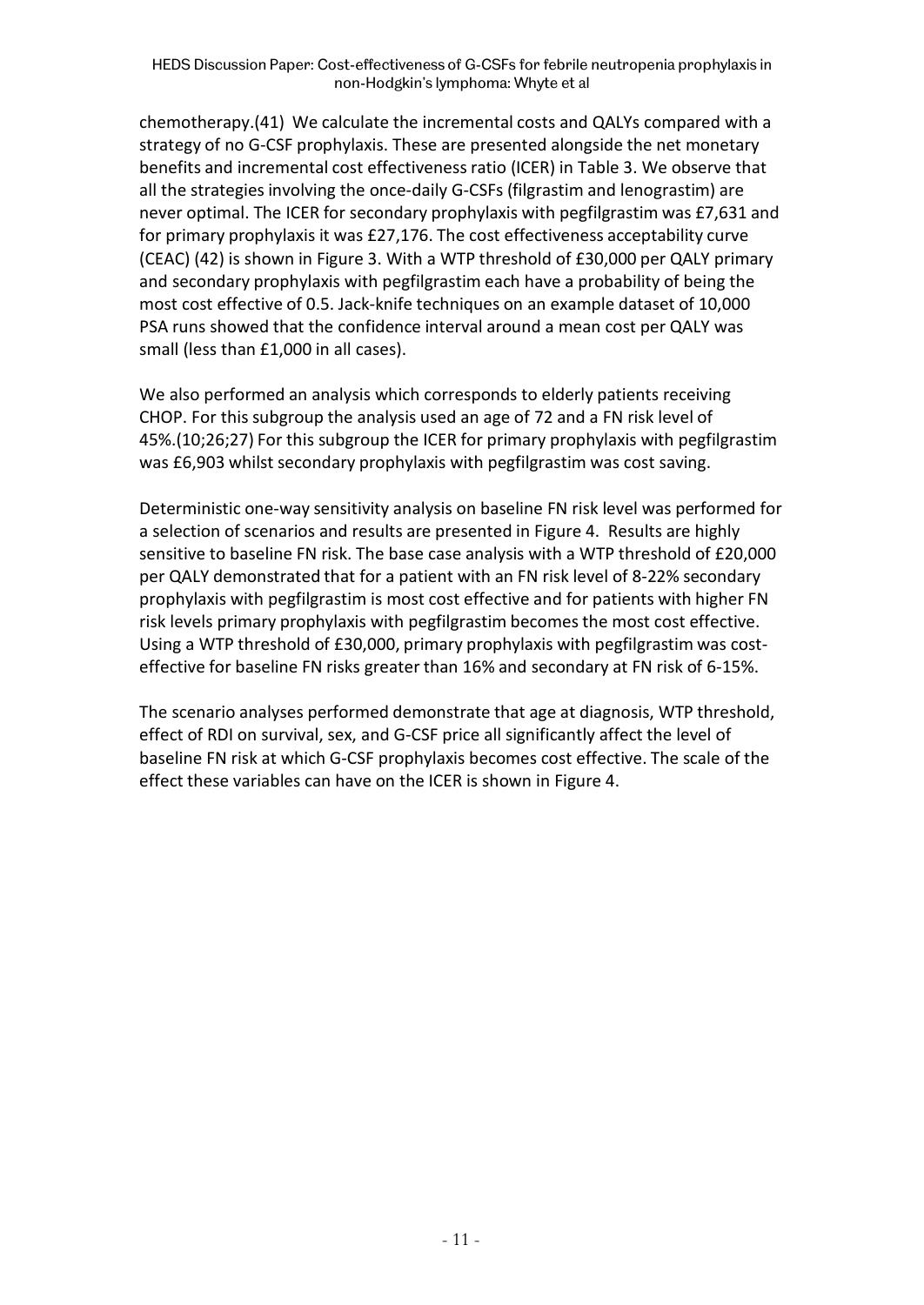## **DISCUSSION**

The cost effectiveness of prophylaxis with the G-CSFs pegfilgrastim, filgrastim and lenograstim is estimated in patients with NHL. Our results indicated that the most cost-effective strategy is dependent on the estimated baseline risk of FN for an individual patient, the cost per QALY threshold, patient age and G-CSF price. It is noted that in all scenarios the most cost-effective strategy was one of primary pegfilgrastim, secondary pegfilgrastim or no G-CSFs and strategies involving 6/11-day filgrastim or lenograstim were dominated.

A sensitivity analysis on age at diagnosis demonstrates that for younger age-groups primary prophylaxis with pegfilgrastim is more likely to be the most cost effective strategy. Since the G-CSF market in the UK is driven by competitive tenders it is common for discounts to be provided on list prices. Including the possible discounting of G-CSFs within the modelling also greatly reduces the FN risk threshold at which primary prophylaxis with pegfilgrastim is cost effective. The overall decision on whether to use G-CSFs will depend on the clinician's assessment of risk factors for a particular patient.

For a particular chemotherapy regimen, the baseline FN risk, and therefore the costeffectiveness of G-CSF prophylaxis, will vary for individual patients depending on patient risk factors such as performance status, age, etc. A clinician would be assumed to estimate the risk of FN for an individual patient according to factors such as performance status as well as the chemotherapy regimen they were receiving. As age increases, there will be a decrease in remaining expected QALYs but an increase in expected baseline FN risk which impact the cost-effectiveness in opposing directions

The cost effectiveness analysis of G-CSF prophylaxis for breast cancer patients undergoing chemotherapy concluded that a WTP threshold of £30,000 primary prophylaxis with pegfilgrastim was cost effective for patients with an FN risk of greater than 29%.(13) For NHL, G-CSF prophylaxis is cost effective at a lower FN risk level of 16%. As NHL patients often receive treatment with chemotherapy regimens associated with a high risk of febrile neutropenia, it follows that G-CSF prophylaxis may be cost effective for a large proportion of NHL patients.

This study had a number of limitations. Certain assumptions had to be made due to limitations in the data available. For example UK-specific data was not available for all parameter values so data from other countries was used. A statistical analysis relating patient age, performance status and chemotherapy to FN risk was not available but the modelling would be improved if the relationship between these factors was included. The availability of further data reporting FN events with details of chemotherapy cycle number and initial FN events would make the modelling more robust. For example, no NHL-specific data was identified for the increase in FN risk in patients having had an initial FN event, so data from a breast cancer study was used. The retrospective nature of the data linking RDI to survival and the lack of efficacy data for 6 day daily G-CSFs are also limitations.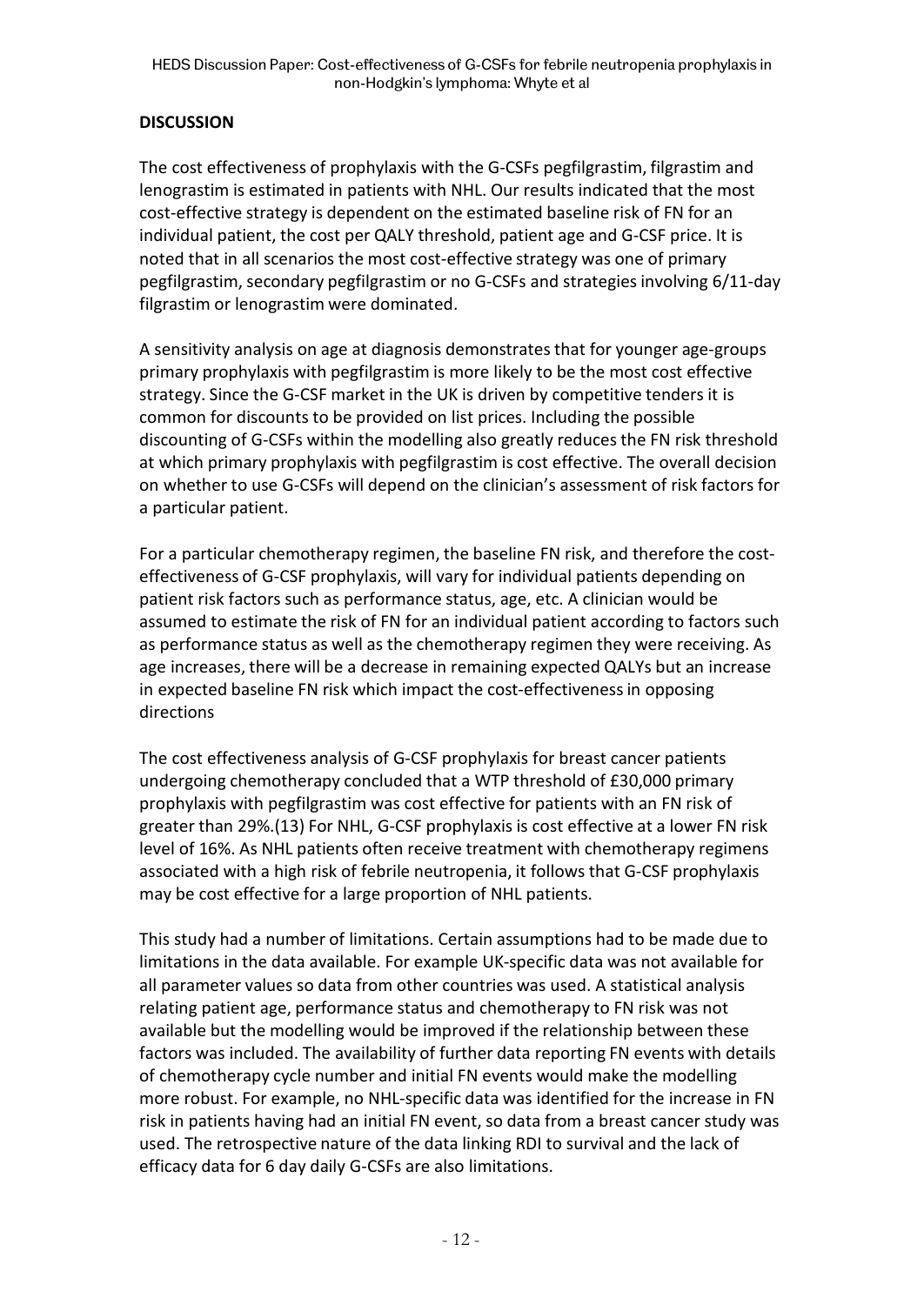A published cost-effectiveness analysis which evaluated the cost-effectiveness of pegfilgrastim versus 6-day filgrastim primary prophylaxis found ICERs of between \$1,677 and \$6,190 per QALY.(43) This model differed in several respects from the model described here: a US perspective was taken, each cycle of chemotherapy was not modelled separately, the risk of FN was assumed the same for secondary prophylaxis and no G-CSFs, and a baseline FN risk of 27.9% was used. Differences in the conclusions of these analyses are due to: the use of different pegfilgrastim efficacy values, different costs and care pathways for different countries, and differences between the structures of the models used.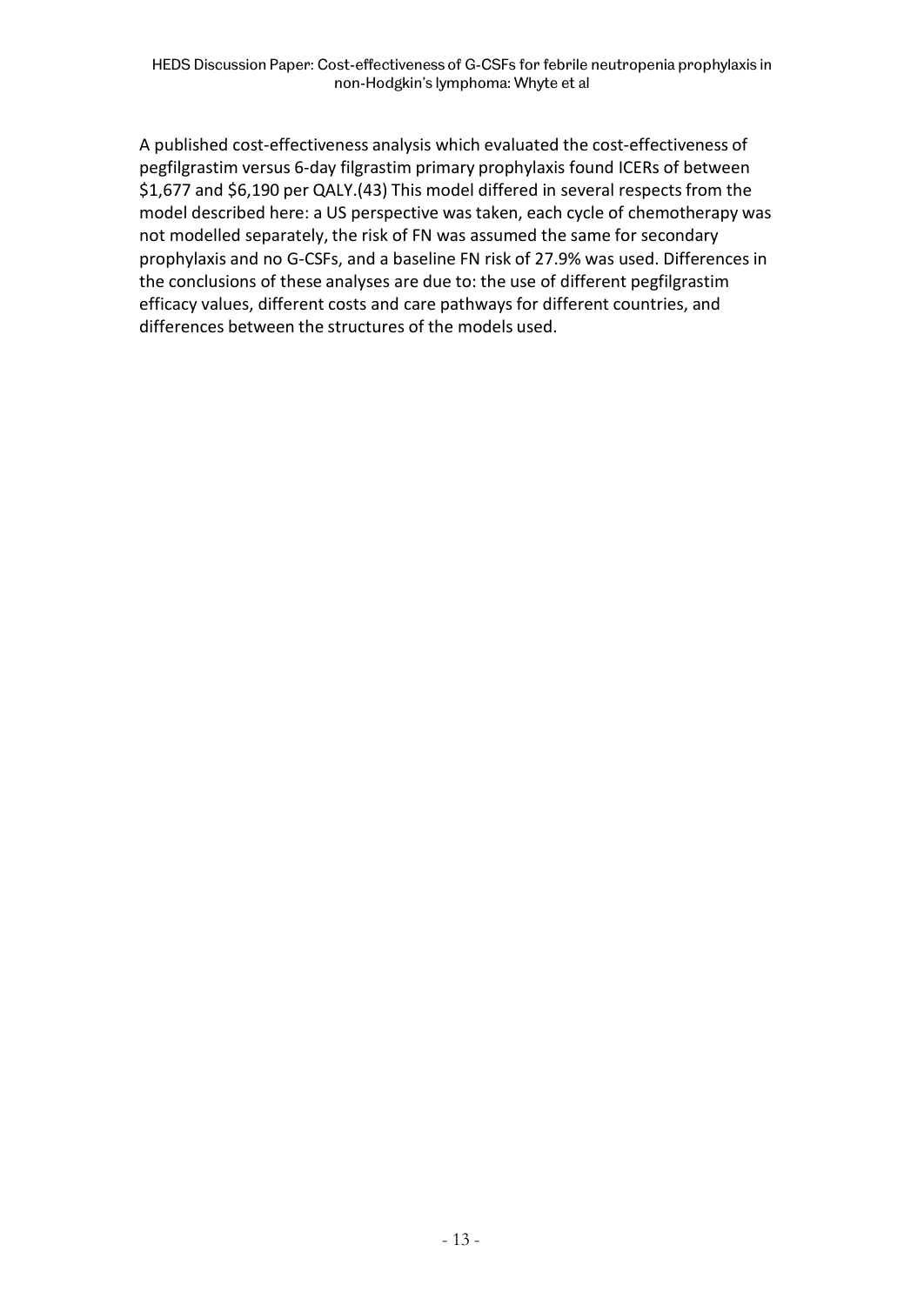## **REFERENCES**

- (1) Kuderer N, Dale D, Crawford J, et al. Mortality, Morbidity, and Cost Associated with Febrile Neutropenia in Adult Cancer Patients. CANCER 2006;106(10):2258-66.
- (2) Shayne M, Crawford J, Dale D, et al. Predictors of reduced dose intensity in patients with early-stage breast cancer receiving adjuvant chemotherapy. Breast Cancer Res Treat 2006;100:255-62.
- (3) The national confidential enquiry into patient outcome and death (NCEPOD). A review of the care of patients who died within 30 days of receiving systemic anti-cancer therapy. 2008. Report No.: [http://www.ncepod.org.uk/2008sact.htm.](http://www.ncepod.org.uk/2008sact.htm)
- (4) Welte K, Gabrilove J, Bronchud MH, et al. Filgrastim (r-metHuG-CSF): the first 10 years. Blood 1996 Sep 15;88(6):1907-29.
- (5) Green M, Koelbl H, Baselga J, et al. A randomized double-blind multicenter phase III study of fixed-dose single-administration pegfilgrastim versus daily filgrastim in patients receiving myelosuppressive chemotherapy. Annals of Oncology 2003;14:29-35.
- (6) Vogel C, Wojtukiewicz M, Carroll R, et al. First and Subsequent Cycle Use of Pegfilgrastim Prevents Febrile Neutropenia in Patients With Breast Cancer: A Multicenter, Double-Blind, Placebo-Controlled Phase III Study. J Clin Oncol 2005;23(6):1178-84.
- (7) Aapro M, Cameron D, Pettengell R, et al. EORTC guidelines for the use of granulocyte-colony stimulating factor to reduce the incidence of chemotherapy-induced febrile neutropenia in adult patients with lymphomas and solid tumours. European Journal of Cancer 2006;42:2433-53.
- (8) Summary of Product Characteristics(SPC) for Neupogen (filgrastim). 2008. Report No.: [http://emc.medicines.org.uk/medicine/7907.](http://emc.medicines.org.uk/medicine/7907)
- (9) Summary of Product Characteristics(SPC) for Granocyte (lenograstim). 2008. Report No.: [http://emc.medicines.org.uk/medicine/8133.](http://emc.medicines.org.uk/medicine/8133)
- (10) Balducci L, Al-Halawani H, Charu V, et al. Elderly cancer patients receiving chemotherapy benefit from first-cycle pegfilgrastim. Oncologist 2007 Dec;12(12):1416-24.
- (11) American Society of Clinical Oncology (ASCO). White Blood Cell Growth Factors: 2006 Update. Journal of Oncolocy Practice 2006;2(4):196, [http://jop.ascopubs.org/cgi/content/full/2-4/196.](http://jop.ascopubs.org/cgi/content/full/2-4/196)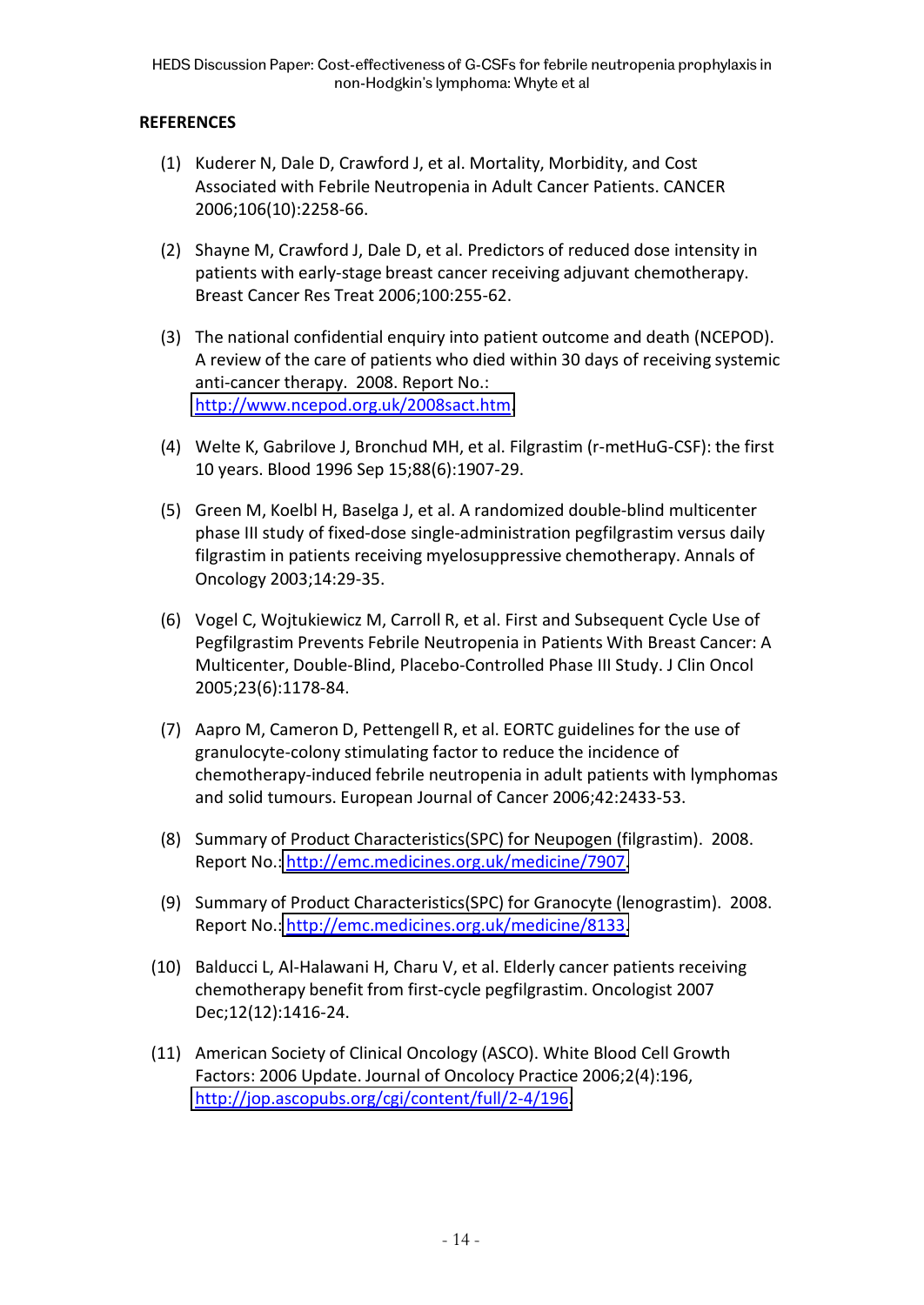HEDS Discussion Paper: Cost-effectiveness of G-CSFs for febrile neutropenia prophylaxis in non-Hodgkin's lymphoma: Whyte et al

- (12) National Comprehensive Cancer Network (NCCN). Clinical Practice Guidelines in Oncology: Myeloid Growth Factors. 2010. Report No.: [http://www.nccn.org/professionals/physician\\_gls/PDF/myeloid\\_growth.pdf.](http://www.nccn.org/professionals/physician_gls/PDF/myeloid_growth.pdf)
- (13) Whyte S, Cooper K, Stevenson M, et al. Cost-effectiveness of granulocyte colony-stimulating factor prophylaxis for febrile neutropenia in breast cancer in the UK. Value in Health 2011;14(in press).
- (14) [http://www.cancerbackup.org.uk/Cancertype/Lymphomanon-](http://www.cancerbackup.org.uk/Cancertype/Lymphomanon-Hodgkin/Treatment/Chemotherapy)[Hodgkin/Treatment/Chemotherapy.](http://www.cancerbackup.org.uk/Cancertype/Lymphomanon-Hodgkin/Treatment/Chemotherapy) 2008.
- (15) Multani P, White CA, Grillo-Lopez A. Non-Hodgkin's lymphoma: review of conventional treatments. Curr Pharm Biotechnol 2001 Dec;2(4):279-91.
- (16) Office for National Statistics UK. Cancer Statistics Registrations, Series MB1 No 35. 2004.
- (17) Cancer Research UK. CancerStats NHL[. http://info](http://info/) cancerresearchuk org/cancerstats/types/nhl/index htm accessed March 2010 2010 [cited 2010 May 1];
- (18) National Institute for Health and Clinical Excellence (NICE). Guide to the methods of technology appraisal. [http://www.nice.org.uk/media/B52/A7/TAMethodsGuideUpdatedJune2008.](http://www.nice.org.uk/media/B52/A7/TAMethodsGuideUpdatedJune2008.pdf%3B) [pdf;](http://www.nice.org.uk/media/B52/A7/TAMethodsGuideUpdatedJune2008.pdf%3B) 2008.
- (19) Pfreundschuh M, Trumper L, Kloess M, et al. Two-weekly or 3-weekly CHOP chemotherapy with or without etoposide for the treatment of elderly patients with aggressive lymphomas: results of the NHL-B2 trial of the DSHNHL. Blood 2004 Aug 1;104(3):634-41.
- (20) Bosly A, Bron D, Van HA, et al. Achievement of optimal average relative dose intensity and correlation with survival in diffuse large B-cell lymphoma patients treated with CHOP. Ann Hematol 2008;87(4):277-283.
- (21) Inglehart DL. Simulating stable stochastic systems, V: Comparison of ratio estimators. Naval Res Logist Quart 1975;22:553-65.
- (22) Lyman GH, Morrison VA, Dale DC, et al. Risk of febrile neutropenia among patients with intermediate-grade non-Hodgkin's lymphoma receiving CHOP chemotherapy. Leuk Lymphoma 2003 Dec;44(12):2069-76.
- (23) Ozer H, Mirtsching B, Rader M, et al. Neutropenic events in community practices reduced by first and subsequent cycle pegfilgrastim use. Oncologist 2007 Apr;12(4):484-94.
- (24) von Minckwitz G, Kummel S, du Bois A, et al. Pegfilgrastim +/- ciprofloxacin for primary prophylaxis with TAC (docetaxel/doxorubicin/cyclophosphamide)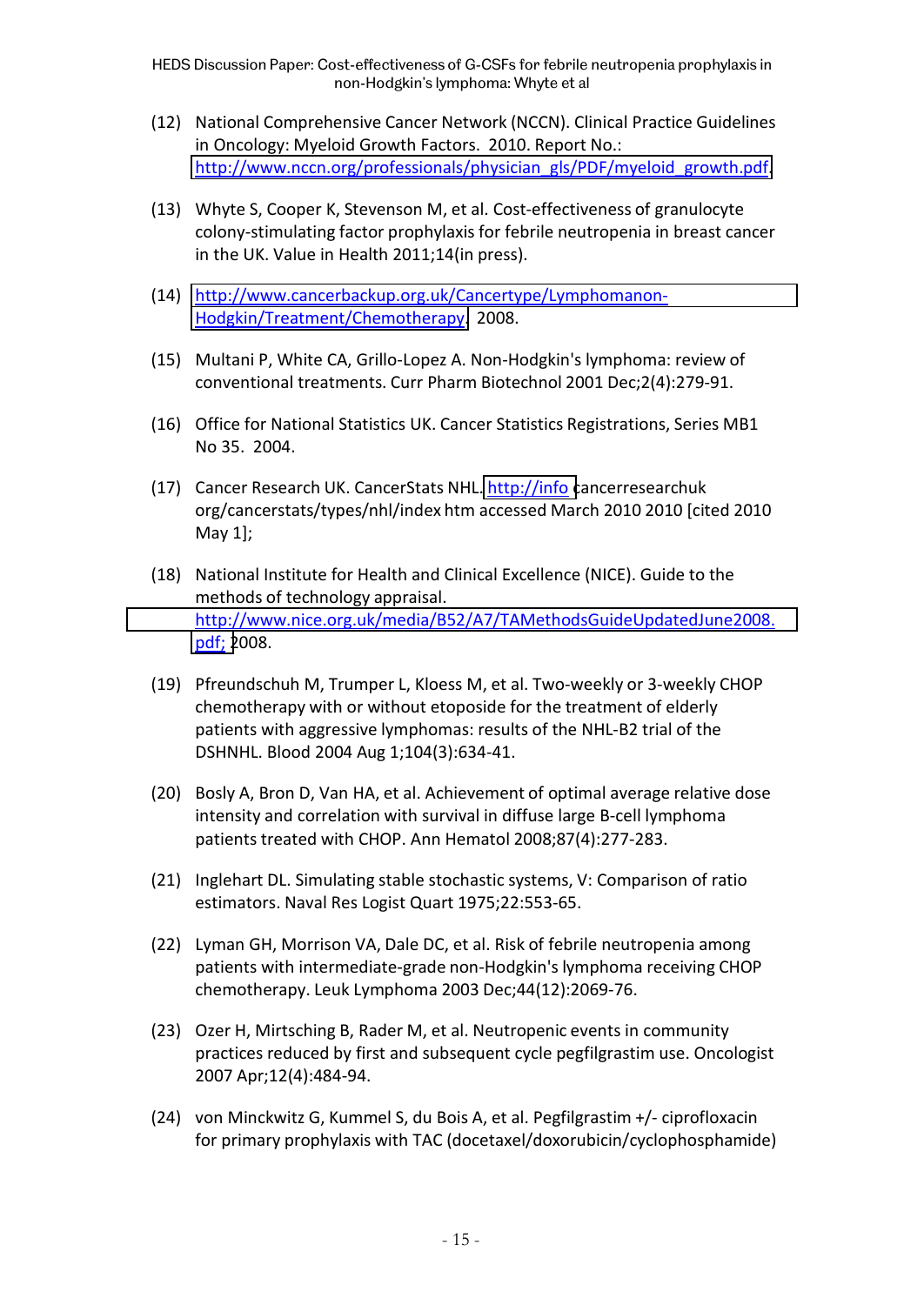chemotherapy for breast cancer. Results from the GEPARTRIO study. Annals of Oncology 2008;19:292-8 (Epub Sept 2007).

- (25) Lyman GH, Delgado DJ. Risk and timing of hospitalization for febrile neutropenia in patients receiving CHOP, CHOP-R, or CNOP chemotherapy for intermediate-grade non-Hodgkin lymphoma. CANCER 2003 Dec 1;98(11):2402-9.
- (26) Osby E, Hagberg H, Kvaloy S, et al. CHOP is superior to CNOP in elderly patients with aggressive lymphoma while outcome is unaffected by filgrastim treatment: results of a Nordic Lymphoma Group randomized trial. Blood 2003 May 15;101(10):3840-8.
- (27) Doorduijn JK, van der HB, van Imhoff GW, et al. CHOP compared with CHOP plus granulocyte colony-stimulating factor in elderly patients with aggressive non-Hodgkin's lymphoma. J Clin Oncol 2003 Aug 15;21(16):3041-50.
- (28) Kuderer N, Dale D, Crawford J, Lyman G. Impact of primary prophylaxis with granulocyte colony-stimulating factor on febrile neutropenia and mortality in adult cancer patients receiving chemotherapy: a systematic review. JOURNAL OF CLINICAL ONCOLOGY 2007;25(21):3158-6731.
- (29) Holmes F, O'Shaughnessy J, Vukelja S, et al. Blinded, Randomized, Multicenter Study to Evaluate Single Administration Pegfilgrastim Once per Cycle Versus Daily Filgrastim as an Adjunct to Chemotherapy in Patients With High-Risk Stage II or Stage III/IV Breast Cancer. JOURNAL OF CLINICAL ONCOLOGY 2002;20(3):727-31.
- (30) Holmes F, Jones S, O'Shaughnessy J, et al. Comparable efficacy and safety profiles of once-per-cycle pegfilgrastim and daily injection filgrastim in chemotherapy-induced neutropenia: a multicenter dose-finding study in women with breast cancer. Annals of Oncology 2002;13:903-9.
- (31) Office for National Statistics UK. Mortality Statistics. Review of the Register General on deaths by cause, sex and age, in England and Wales, 2004. Series DH2 no. 31. 2004. Report No.: [http://www.statistics.gov.uk/downloads/theme\\_health/Dh2\\_31/DH2No31.p](http://www.statistics.gov.uk/downloads/theme_health/Dh2_31/DH2No31.pdf) [df.](http://www.statistics.gov.uk/downloads/theme_health/Dh2_31/DH2No31.pdf)
- (32) NHS Scotland: Information and Statistics Division. Cancer Incidence, Mortality and Survival. [http://www.isdscotland.org/isd/5260.html;](http://www.isdscotland.org/isd/5260.html%3B) 2004.
- (33) Pettengell R, Bosly A, Szucs TD, et al. INC-EU Prospective observational european neutropenia study: preliminaty hodgkin and non-hodgkin lymphoma results. 11th congress of the European Hematology Association Abstract 284. 2006.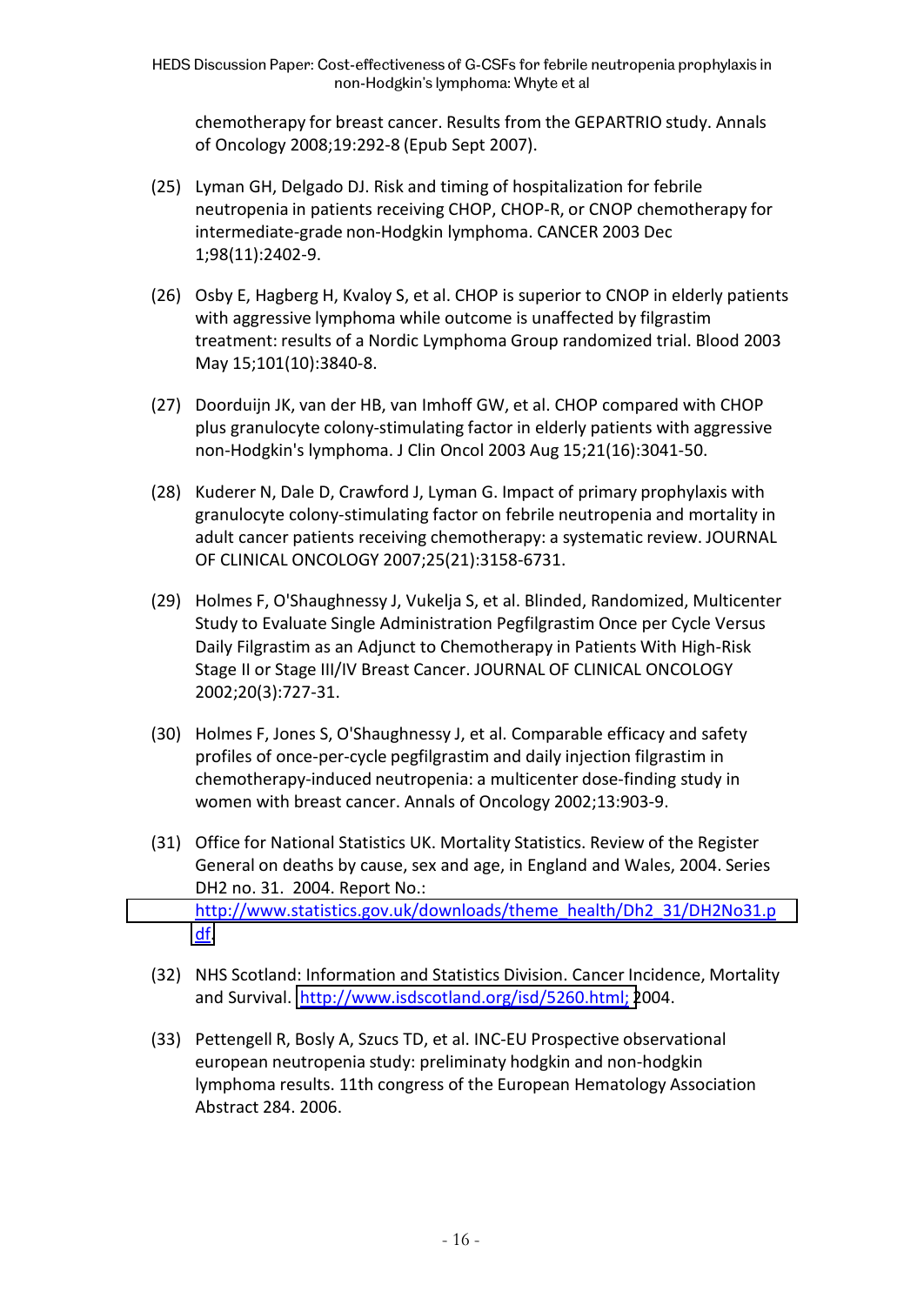- (34) Lyman G, Dale D, Friedberg J, et al. Incidence and Predictors of Low Chemotherapy Dose-Intensity in Aggressive Non-Hodgkin's Lymphoma: A Nationwide Study. J Clin Oncol 2004;22(21):4302-11.
- (35) Bonadonna G, Moliterni A, Zambetti M, et al. 30 years' follow up of randomised studies of adjuvant CMF in operable breast cancer: cohort study. BMJ 2005;330(7485):217-22.
- (36) Kind P, Dolan P, Gudex C, Williams A. Variations in population health status: results from a United Kingdom national questionnaire survey. British Medical Journal 1998;316:736-41.
- (37) Hillner BE, Smith TJ, Desch CE. Efficacy and cost-effectiveness of autologous bone marrow transplantation in metastatic breast cancer. Estimates using decision analysis while awaiting clinical trial results. JAMA 1992 Apr 15;267(15):2055-61.
- (38) Doorduijn J, Buijt I, Holt B, et al. Self-reported quality of life in elderly patients with aggressive non-Hodgkin's lymphoma treated with CHOP chemotherapy. Eur J Haematol 2005 Aug;75(2):116-23.
- (39) Hind D, Ward S, De Nigris E, et al. Hormonal therapies for early breast cancer: systematic review and economic evaluation. Health Technology Assessment 2007;11(26):1-154.
- (40) Knight C, Hind D, Brewer N, Abbott V. Rituximab (MabThera) for aggressive non-Hodgkin's lymphoma: systematic review and economic evaluation. Health Technol Assess 2004 Sep;8(37):iii, ix-82.
- (41) Lyman GH, Delgado DJ. Risk and timing of hospitalization for febrile neutropenia in patients receiving CHOP, CHOP-R, or CNOP chemotherapy for intermediate-grade non-Hodgkin lymphoma. CANCER 2003 Dec 1;98(11):2402-9.
- (42) Fenwick E, Claxton K, Sculpher M. Representing uncertainty: the role of costeffectiveness acceptability curves. Health Econ 2001 Dec;10(8):779-87.
- (43) Lyman G, Lalla A, Barron R, Dubois RW. Cost-effectiveness of pegfilgrastim versus 6-day filgrastim primary prophylaxis in patients with non-Hodgkin's lymphoma receiving CHOP-21 in United States. Curr Med Res Opin 2009 Feb;25(2):401-11.
- (44) Romieu G, Clemens M, Mahlberg R. Pegfilgrastim supports delivery of FEC-100 chemotherapy in elderly patients with high risk breast cancer: A randomized phase 2 trial. Critical Reviews in Oncology/Hematology 2007;64:64-72.
- (45) Hecht JR, Pillai M, Gollard R, et al. Pegfilgrastim in colorectal cancer (CRC) patients (pts) receiving every-two-week (Q2W) chemotherapy (CT): Long-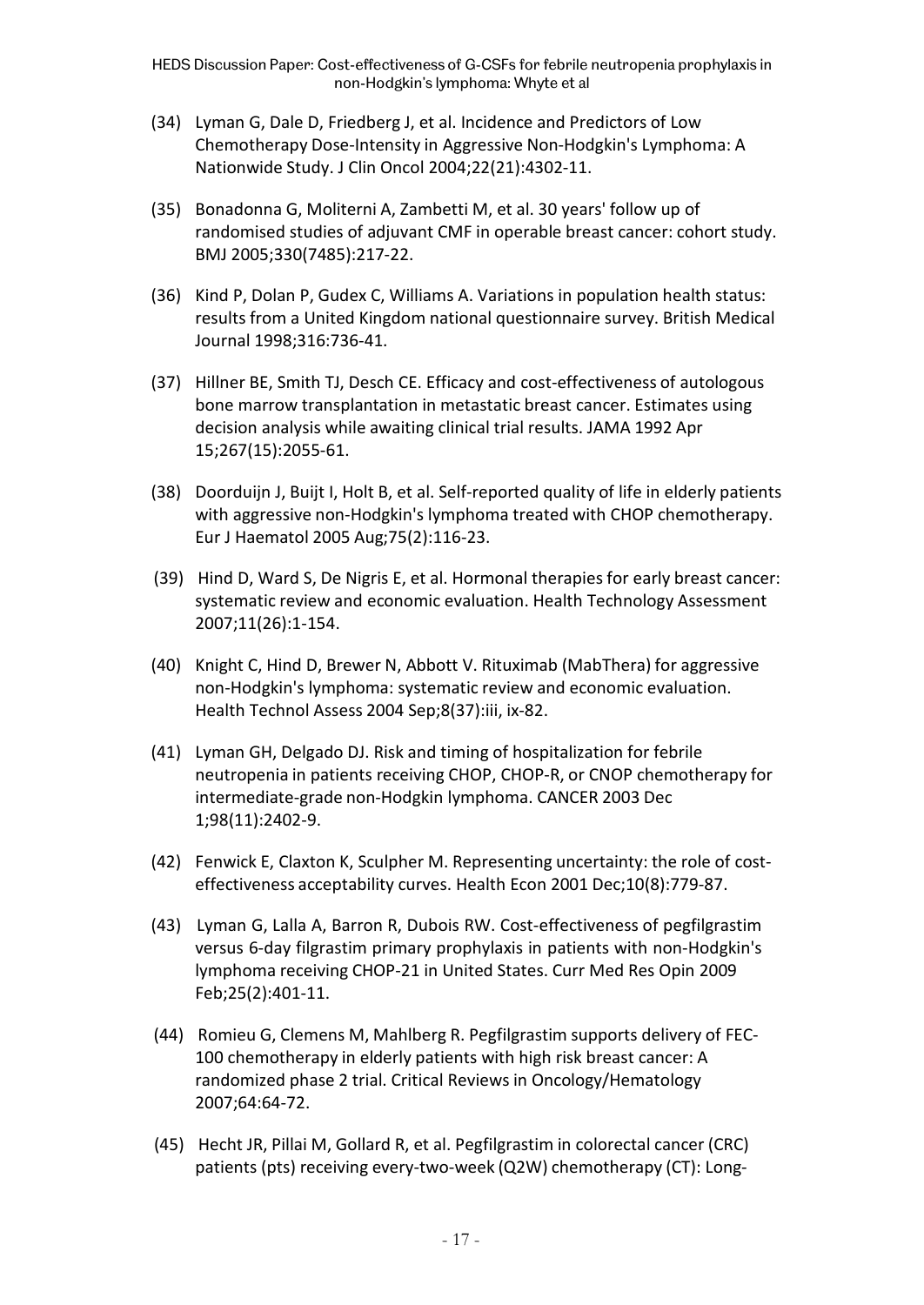term results from a phase II, randomized, controlled study. JOURNAL OF CLINICAL ONCOLOGY 2009;27(15 Suppl):Abstract 4072.

- (46) del Giglio A, Eniu A, Ganea-Motan D, et al. XM02 is superior to placebo and equivalent to Neupogen in reducing the duration of severe neutropenia and the incidence of febrile neutropenia in cycle 1 in breast cancer patients receiving docetaxel/doxorubicin chemotherapy. BMC Cancer 2008;8:332.
- (47) British National Formulary: BNF 59 [www.bnf.org.](http://www.bnf.org/) 2010.
- (48) Curtis L. Unit Costs of Health and Social Care 2007. Canterbury: Personal Social Services Research Unit, University of Kent; 2007.
- (49) Sweetenham J, Hieke K, Kerrigan M, et al. Cost-minimization analysis of CHOP, fludarabine and rituximab for the treatment of relapsed indolent B-cell non-Hodgkin's lymphoma in the U.K. Br J Haematol 1999 Jul;106(1):47-54.
- (50) Brown R, Hutton J, Burrell A. Cost Effectiveness of Treatment Options in Advanced Breast Cancer in the UK. Pharmacoeconomics 2001;19(11):1091- 102.
- (51) Brown RE, Hutton J. Cost-utility model comparing docetaxel and paclitaxel in advanced breast cancer patients. Anticancer Drugs 1998 Nov;9(10):899-907.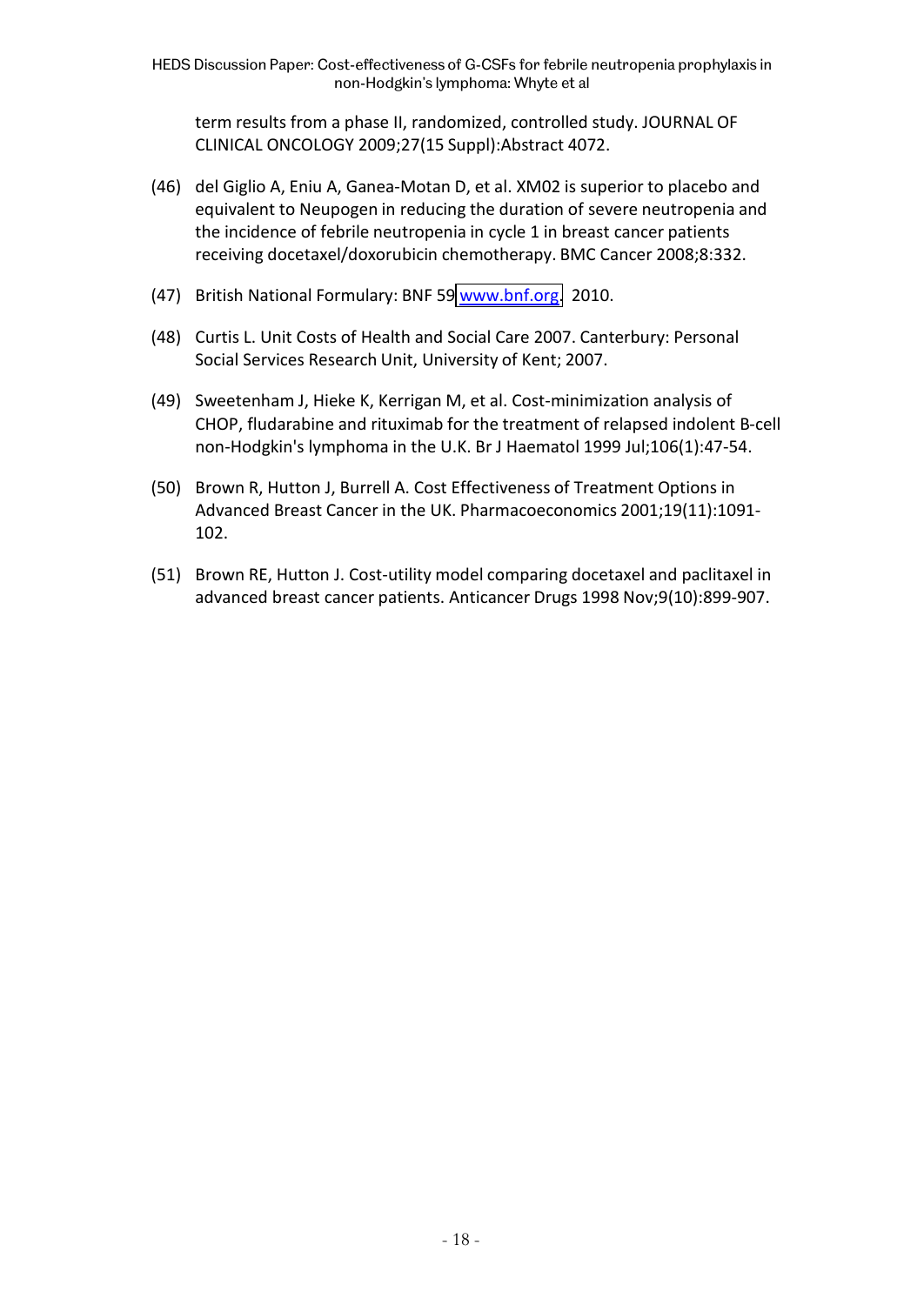#### **TABLES AND FIGURES**

#### **Figure 1: Factors affecting FN risk and survival**



**Figure 2: Schematic of the decision analytic model**

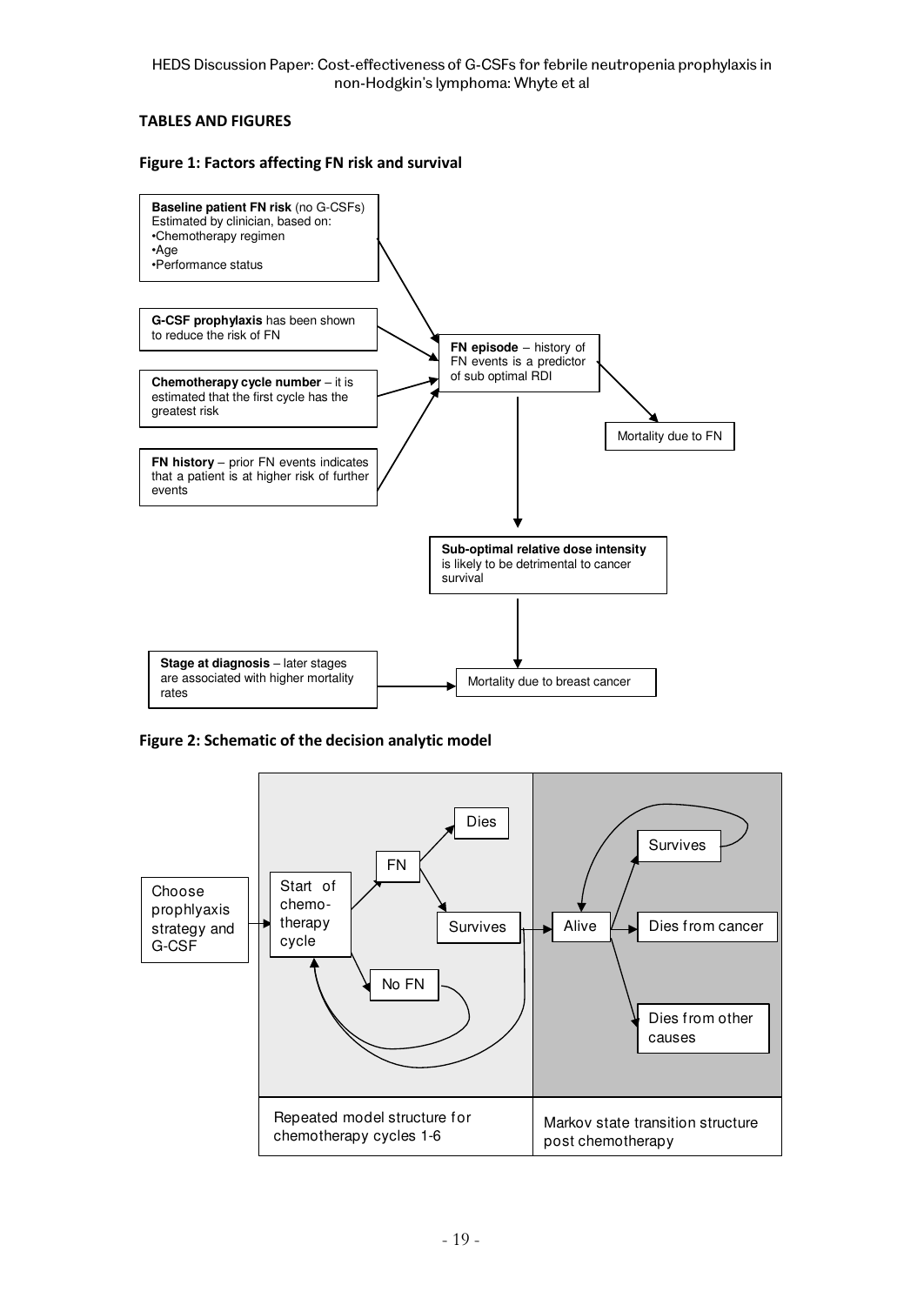#### **Figure 3: Cost Effectiveness Acceptability Curves for base case analysis**



(Base Case: CHOP chemotherapy, FN risk level 17%, age 63 years, list price GCSFs)

#### **Figure 4: Sensitivity Analyses: The G-CSF strategy with highest NMB for different levels of**

#### **baseline FN risk**



\*Base case is G-CSFs at list price, age 63 years at diagnosis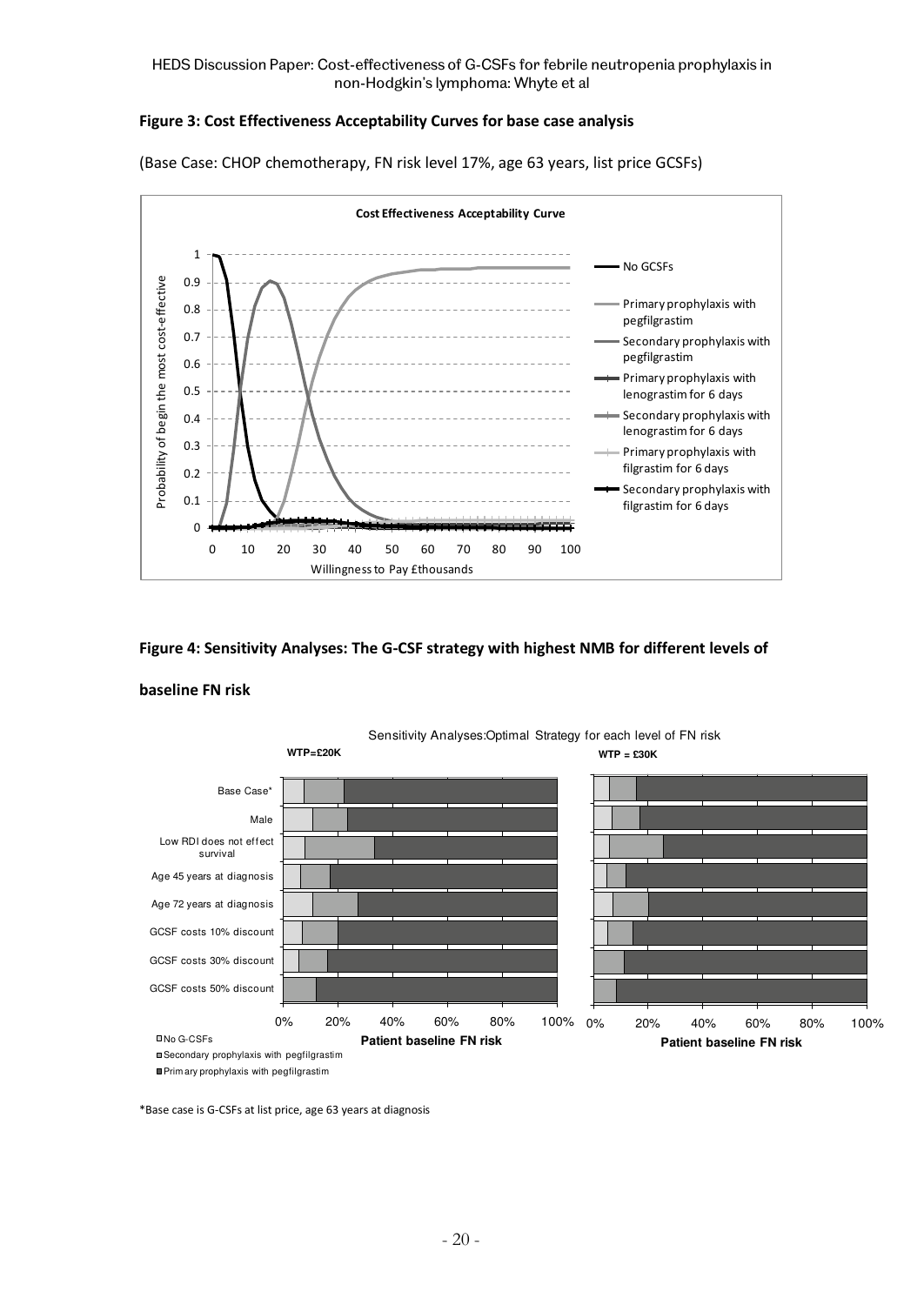HEDS Discussion Paper: Cost-effectiveness of G-CSFs for febrile neutropenia prophylaxis in non-Hodgkin's lymphoma: Whyte et al

### **Figure 5: Tornado diagram for primary prophylaxis with pegfilgrastim compared to**

#### **secondary prophylaxis with pegfilgrastim**



#### **Table 1: Relative risk of febrile neutropenia incidence with G-CSF prophylaxis**

| <b>G-CSF prophylaxis</b> | <b>Source</b>                | Relative risk of FN compared with no G-CSF |  |  |  |  |  |
|--------------------------|------------------------------|--------------------------------------------|--|--|--|--|--|
|                          |                              | prophylaxis (95% CI), p value              |  |  |  |  |  |
| Pegfilgrastim            | Vogel 2005(6), Balducci      | $0.30$ (0.14 to 0.65), p=0.002             |  |  |  |  |  |
|                          | 2007(10), Romieu 2007(44),   |                                            |  |  |  |  |  |
|                          | Hecht 2009(45)               |                                            |  |  |  |  |  |
| Filgrastim (11 day)      | Kuderer 2007(28), del Giglio | $0.57$ (0.48 to 0.69), p<0.00001           |  |  |  |  |  |
|                          | 2008(46)                     |                                            |  |  |  |  |  |
| Filgrastim (6 day)       | Assumed same as 11 day       | $0.57$ (0.48 to 0.69), p<0.00001           |  |  |  |  |  |
| Lenograstim (11 day)     | Kuderer 2007(28)             | 0.62 (0.44 to 0.88), $p=0.007$             |  |  |  |  |  |
| Lenograstim (6 day)      | Assumed same as 11 day       | $0.62$ (0.44 to 0.88), p=0.007             |  |  |  |  |  |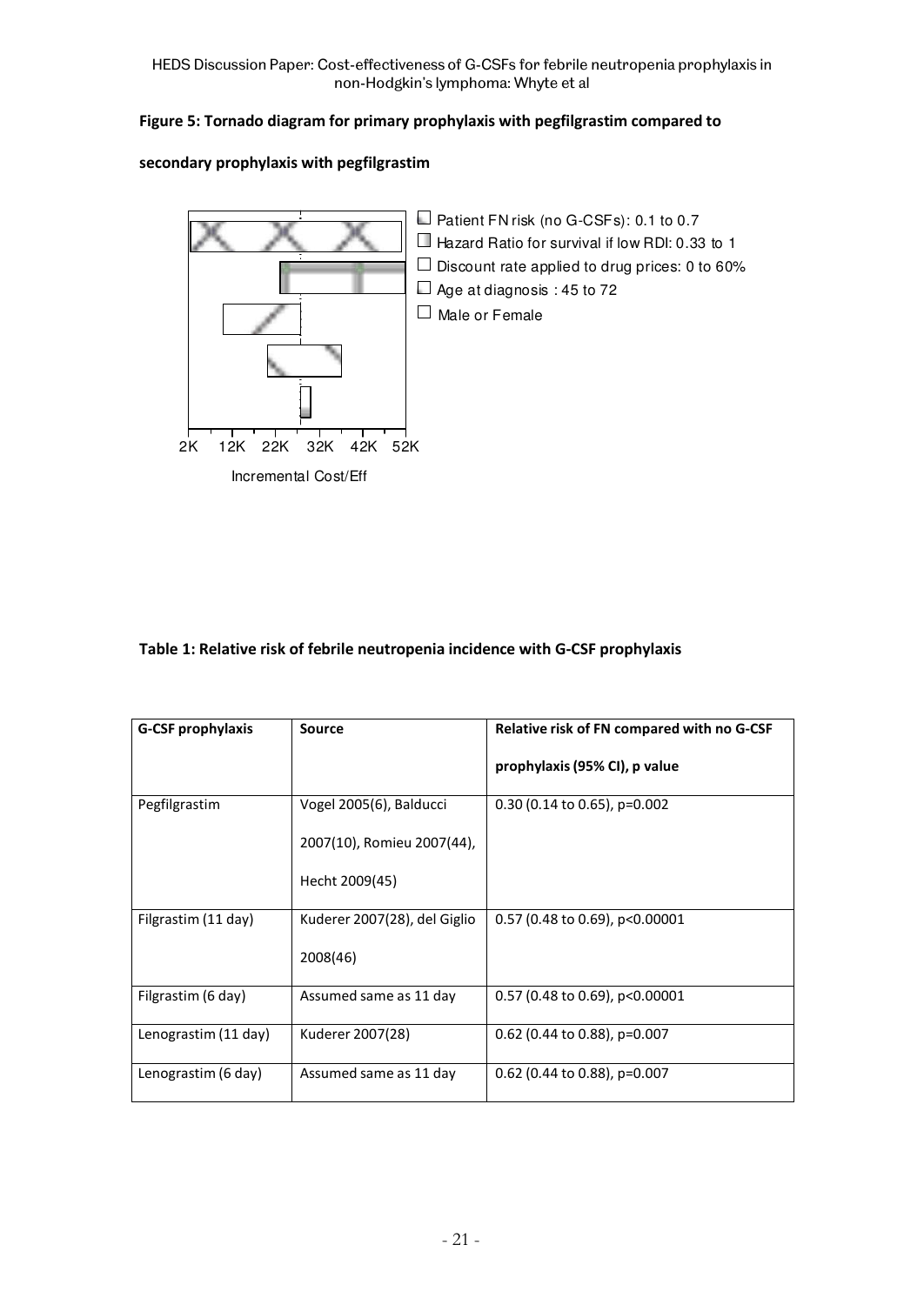#### **Table 2: Summary of parameters used in model: deterministic values, distribution used in**

#### **PSA, and references**

| Variable                                       | Value |           | Distribution                       | Source                     |  |  |
|------------------------------------------------|-------|-----------|------------------------------------|----------------------------|--|--|
| Costs                                          |       |           |                                    |                            |  |  |
| Cost of pegfilgrastim per injection            | £     | 686.24    | Assumed fixed                      | <b>BNF(47)</b>             |  |  |
| Cost of filgrastim per injection (weight based | £     | 98.39     | Assumed fixed                      | <b>BNF(47)</b>             |  |  |
| dose 5mcg/kg/day)                              |       |           |                                    |                            |  |  |
| Cost of lenograstim per injection              | £     | 111.83    | Assumed fixed                      | <b>BNF(47)</b>             |  |  |
| (weight based dose 5mcg/kg/day)                |       |           |                                    |                            |  |  |
| Cost of administrating a G-CSF injection       | £     | 21.00     | Assumed fixed                      | Curtis 2007(48)            |  |  |
| Cost of CHOP chemotherapy per cycle            |       | £ 1931.00 | Assumed fixed                      | Knight et al 2004 (40)     |  |  |
| Cost of hospitalisation per day                | £     | 235.00    | Assumed fixed                      | Curtis 2007(48)            |  |  |
| Cost of IV antibiotics during hospitalisation  | £     | 47.23     | Assumed fixed                      | <b>BNF(47)</b>             |  |  |
| Cost of daily investigations (per day of       | £     | 9.27      | Assumed fixed                      | Sweetenham et al           |  |  |
| hospitalisation)                               |       |           |                                    | 1999(49)                   |  |  |
|                                                |       |           |                                    | uplifted to 2007           |  |  |
| Cost of once-per-FN investigations (per FN)    | £     | 47.86     | Assumed fixed                      | Sweetenham et al           |  |  |
|                                                |       |           |                                    | 1999(49)                   |  |  |
|                                                |       |           |                                    | uplifted to 2007           |  |  |
| Average duration of hospitalisation for an FN  |       | 10.7      | Normal(Mean = $10.7$ , Std Dev =   | Kuderer et al 2006(1)      |  |  |
| event in days                                  |       |           | 0.153)                             |                            |  |  |
| Rate used for discounting costs and QALYs      |       | 0.035     |                                    | NICE reference case(18)    |  |  |
|                                                |       |           |                                    |                            |  |  |
| <b>RDI and mortality inputs</b>                |       |           |                                    |                            |  |  |
| Probability of dying from an FN event          |       | 0.089     | Normal(Mean = $0.089$ , Std Dev =  | Kuderer et al 2006(1)      |  |  |
|                                                |       |           | 0.003)                             |                            |  |  |
| Probability of low RDI for patients with no FN |       | 40.8%     | Normal(Mean=0.41 StdDev=0.04),     | Pettengell et al 2006 (33) |  |  |
|                                                |       |           | 95% CI (0.34,0.48)                 |                            |  |  |
| Probability of low RDI for patients with FN    |       | 70.6%     | Normal(Mean=0.71 StdDev=0.06),     | Pettengell et al 2006 (33) |  |  |
|                                                |       |           | 95% CI (0.58,0.83)                 |                            |  |  |
| Hazard Ratio for survival if low RDI (<90%)    |       | 0.48      | Log-normal (mean of logs=--0.7594, | Bosly et al 2007(20)       |  |  |
|                                                |       |           | sd of logs=0.2895)                 |                            |  |  |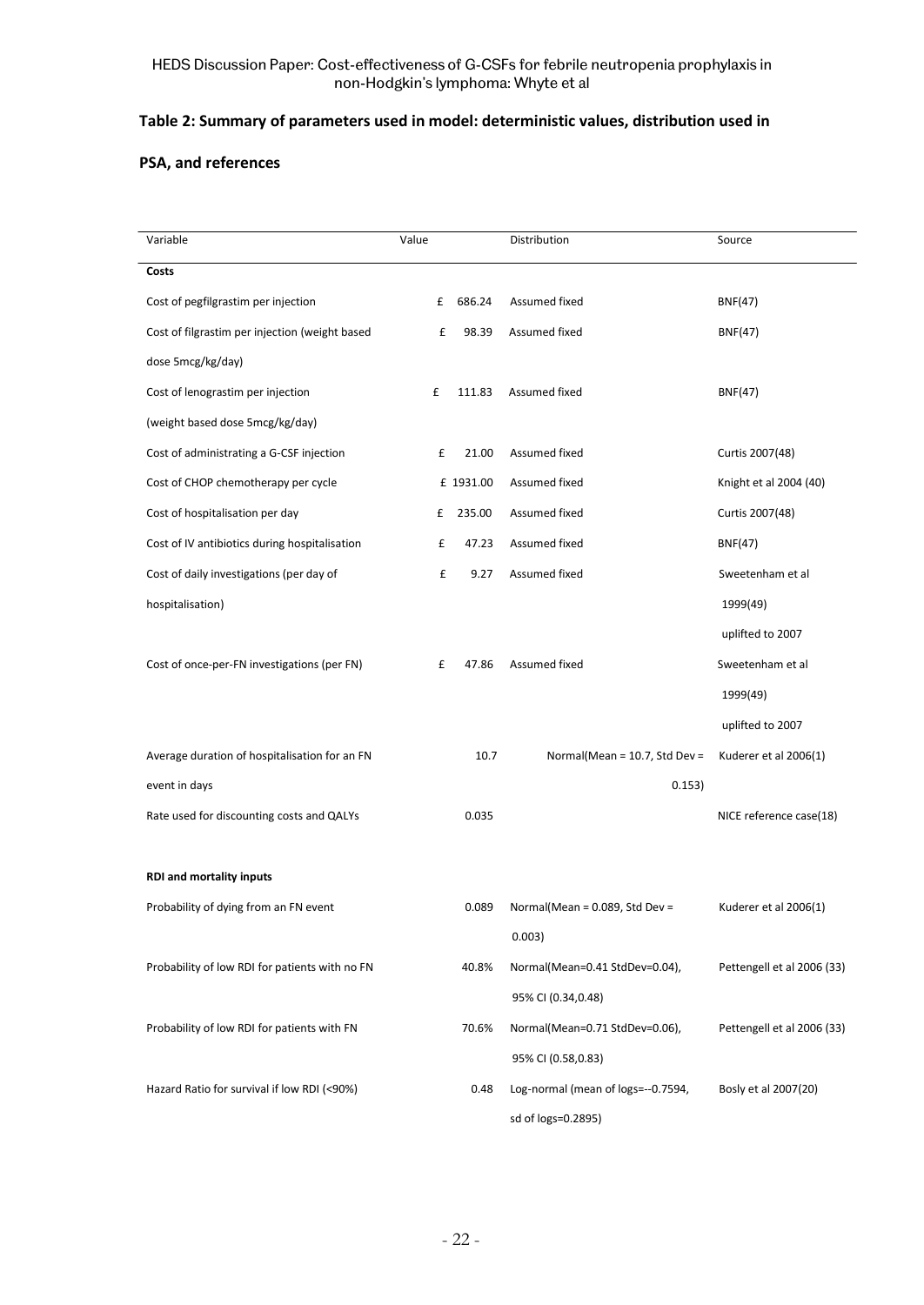#### HEDS Discussion Paper: Cost-effectiveness of G-CSFs for febrile neutropenia prophylaxis in non-Hodgkin's lymphoma: Whyte et al

#### **FN risk**

| Relative risk of an FN event with pegfilgrastim | 0.30  | Log-normal (mean of logs=-1.2820, sd | meta-analysis, Vogel      |
|-------------------------------------------------|-------|--------------------------------------|---------------------------|
| primary prophylaxis vs. no G-CSF                |       | of logs=0.4709)                      |                           |
| Relative risk of filgrastim 11 days compared    | 0.57  | Log-normal (mean of logs=-0.4909, sd | Kuderer et al 2007(28)    |
| with no G-CSF                                   |       | of logs=0.0799)                      |                           |
| Relative risk of lenograstim compared with no   | 0.62  | Log-normal (mean of logs=-0.4886, sd | Kuderer et al 2007(28)    |
| G-CSF                                           |       | of logs=0.1754)                      |                           |
| Relative risk of an FN event if patient has     | 9.089 |                                      | Calculated from data in   |
| already had an FN event                         |       | Log-normal (mean of logs=2.1878, sd  | von Minckwitz et al       |
|                                                 |       | of logs=0.1961)                      | 2008(24)                  |
| Relative risk of an FN event in cycles 2-6      | 0.186 | Log-normal (mean of logs=-1.696, sd  | Calculated from data in   |
| compared with cycle 1                           |       | of logs=0.1533)                      | Lyman et al 2003(22)      |
|                                                 |       |                                      |                           |
| Utility values and multipliers*                 |       |                                      |                           |
| NHL undergoing chemotherapy                     | 0.63  | Range 0.54-0.71                      | Doorduijn et al 2005(38)  |
|                                                 |       |                                      |                           |
| NHL undergoing chemotherapy- multiplier         | 0.84  | Beta(33.5,6.4) 95% CI 0.72-0.94      |                           |
|                                                 |       |                                      |                           |
| FN event hospitalisation                        | 0.33  |                                      | Brown et al 2001(50);     |
|                                                 |       | Range 0.24-0.42                      | Brown & Hutton            |
|                                                 |       |                                      | 1998(51)                  |
| FN event hospitalisation - multiplier           | 0.398 | Beta(30.7, 46.5) 95% CI 0.29-0.51    |                           |
|                                                 |       |                                      |                           |
| <b>Relapsed NHL</b>                             | 0.44  |                                      | Doorduijn et al 2005 (38) |
| Relapsed NHL - multiplier                       | 0.58  | Beta(53.7, 38.9)                     |                           |
| Years 1-5 post chemo - multiplier               | 0.79  |                                      |                           |
| Years 5+ post chemotherapy- multiplier          | 0.94  | Beta(3.44, 0.21)                     | Hind et al 2007(39)       |

\*Utility multipliers are multiplied by an age-specific average utility value from Kind et al 1998(36)